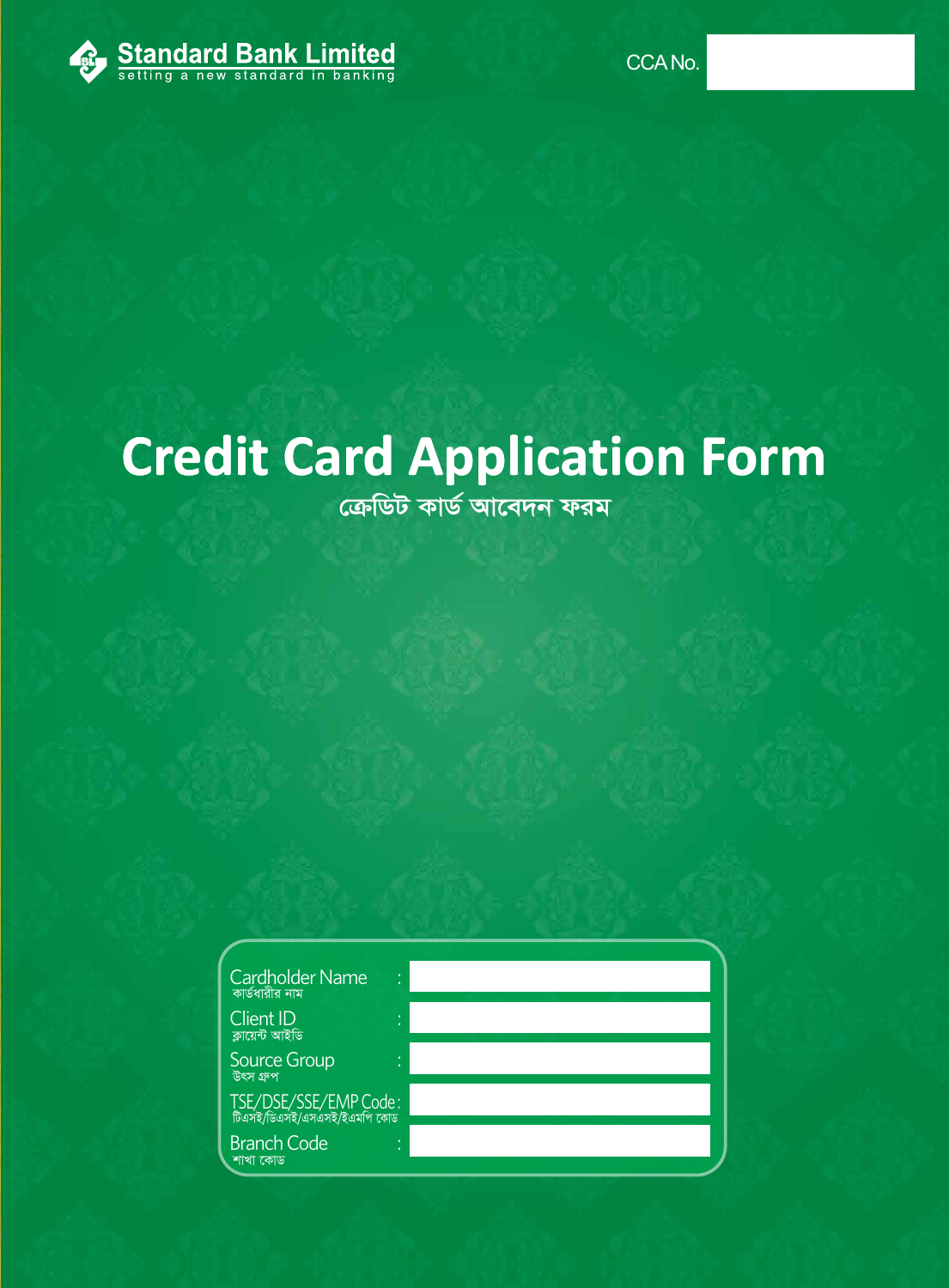

**Standard Bank Card Division**

Islam Chamber (11th Floor)

125/A Motijheel C/A, Dhaka-1000 card@standardbankbd.com | www.standardbankbd.com

|                                                                                                                                                                                                                    | Applicant Details আবেদনকারীর বিবরণ                                                                                                                                                                                              |                                                                 |                                                     |                                                   |
|--------------------------------------------------------------------------------------------------------------------------------------------------------------------------------------------------------------------|---------------------------------------------------------------------------------------------------------------------------------------------------------------------------------------------------------------------------------|-----------------------------------------------------------------|-----------------------------------------------------|---------------------------------------------------|
| <b>Name of the Applicant</b><br>আবেদনকারীর নাম                                                                                                                                                                     |                                                                                                                                                                                                                                 |                                                                 |                                                     |                                                   |
| <b>Name of the Organization</b><br>প্রতিষ্ঠানের নাম                                                                                                                                                                |                                                                                                                                                                                                                                 |                                                                 |                                                     | Applicant's Photo<br>duly signed by applicant     |
| <b>Source Details</b><br>বিস্তারিত উৎস                                                                                                                                                                             | Name<br>$\overline{e\left[ \begin{array}{c c} 2 \end{array} \right]}$                                                                                                                                                           | TSE/DSE/SSE/EMP Code<br>টিএসই/ডিএসই/এসএসই/ইএমপি কোড             | and attested by Source<br>আবেদনকারীর স্বাক্ষরসহ ছবি |                                                   |
| I would like to apply for □ VISA GOLD □ VISA PLATINUM □ Others (Please Specify)<br>যে কার্ডের জন্য আবেদন করতে চাই<br>ভিসা গোল্ড<br>USD Limit type □Travel Quota □RFCD □ERQ □Others (Please Specify) ______________ |                                                                                                                                                                                                                                 | বিক্ৰয় প্ৰতিনিধি কৰ্তক সত্যায়িত                               |                                                     |                                                   |
| ইউএসডি লিমিট ধরণ<br>Full Name □Mr. □Ms. □Mrs<br>পৰ্ণ নাম<br>জনাব মিস<br>মিসেস                                                                                                                                      | ভ্ৰমন কোটা – আরএফসিডি ইআরকিউ অন্যান্য (নির্দিষ্ট করুন)                                                                                                                                                                          |                                                                 |                                                     |                                                   |
| Sex∟Male∟Female<br>বৈবাহিক অবস্থা<br>লিঙ্গ<br>মহিলা<br>পুরুষ                                                                                                                                                       | Marital Status $\Box$ Single $\Box$ Married $\Box$ widow $\Box$ Others (Please specify)<br>অবিবাহিত<br>বিধবা<br>বিবাহিত                                                                                                         | অন্যান্য (নিৰ্দিষ্ট কৰুন)                                       |                                                     |                                                   |
| Name on Card (Max. 19 Characters)  <br>কার্ড নাম (সর্বোচ্চ ১৯ অক্ষরে)<br>পিতার নাম                                                                                                                                 |                                                                                                                                                                                                                                 |                                                                 |                                                     | Signature ৰাক্ষ                                   |
| মাতার নাম                                                                                                                                                                                                          |                                                                                                                                                                                                                                 |                                                                 |                                                     |                                                   |
| জন্ম তারিখ                                                                                                                                                                                                         | মোবাইল নম্বর                                                                                                                                                                                                                    |                                                                 | Nationality<br>জাতীয়তা                             | <u> 1980 - John Stein, amerikansk politiker (</u> |
|                                                                                                                                                                                                                    |                                                                                                                                                                                                                                 |                                                                 |                                                     |                                                   |
| টিন নম্বর                                                                                                                                                                                                          | কর অঞ্চল                                                                                                                                                                                                                        |                                                                 | কর সার্কেল                                          |                                                   |
| পাসপোর্ট নম্বর                                                                                                                                                                                                     |                                                                                                                                                                                                                                 | -<br>মেয়াদ শেষ হওয়ার তারিখ                                    |                                                     |                                                   |
| জাতীয় পরিচয়পত্রের নম্বর<br>চিঠি পাঠানোর ঠিকানা                                                                                                                                                                   |                                                                                                                                                                                                                                 | সৰ্বশেষ শিক্ষাগত যোগ্যতা                                        |                                                     |                                                   |
|                                                                                                                                                                                                                    | Resident and Contact Information আবাসিক ও যোগাযোগের তথ্য                                                                                                                                                                        |                                                                 |                                                     |                                                   |
|                                                                                                                                                                                                                    | Resident Type □ Rented □ Owned □ Company Provided □ Others (Please Specify) _______________________                                                                                                                             |                                                                 |                                                     |                                                   |
| আবাসিকের ধরন (টিক দিন)          ভাড়া                                                                                                                                                                              | $-$ নিজৰ কোম্পানী প্ৰদত্ত                                                                                                                                                                                                       | অন্যান্য (নিৰ্দিষ্ট করুন)<br>Resided for ______________________ |                                                     | Month<br>Years ______________                     |
| মাসিক ভাড়া (বিডিটি)                                                                                                                                                                                               |                                                                                                                                                                                                                                 | অবস্থানের সময়                                                  | বছর                                                 | মাস                                               |
| বাসায় যোগাযোগের নম্বর<br>বৰ্তমান ঠিকানা                                                                                                                                                                           |                                                                                                                                                                                                                                 | ইমেইল                                                           |                                                     |                                                   |
| <b>Permanent Address</b><br>স্থায়ী ঠিকানা                                                                                                                                                                         | <u> 1980 - John Stein, Amerikaansk politiker (* 1900)</u>                                                                                                                                                                       |                                                                 |                                                     |                                                   |
| Work Information প্রতিষ্ঠানের তথ্য                                                                                                                                                                                 |                                                                                                                                                                                                                                 |                                                                 |                                                     |                                                   |
|                                                                                                                                                                                                                    |                                                                                                                                                                                                                                 |                                                                 |                                                     | Designation ________________________              |
| প্রতিষ্ঠানের নাম                                                                                                                                                                                                   |                                                                                                                                                                                                                                 |                                                                 | পদবী                                                |                                                   |
| বিভাগের নাম                                                                                                                                                                                                        |                                                                                                                                                                                                                                 | কৰ্মচারী আইডি নম্বর                                             |                                                     |                                                   |
| প্ৰতিষ্ঠান/ব্যবসায়িক ঠিকানা                                                                                                                                                                                       |                                                                                                                                                                                                                                 |                                                                 |                                                     |                                                   |
| যোগদানের তারিখ                                                                                                                                                                                                     |                                                                                                                                                                                                                                 | চজিভিত্তিক<br>ব্যবসা প্রতিষ্ঠান শুরু (যদি নিজস্ব হয়)           |                                                     |                                                   |
| সর্বোমোট কাজের অভিজ্ঞতা                                                                                                                                                                                            | Total working Experience ______Years Office Phone No ___________________________Office E-mail<br>.<br>বছর, অফিস ফোন নম্বর                                                                                                       | অফিস ই-মেইল                                                     |                                                     |                                                   |
| নিয়োগ প্রকারভেদ                                                                                                                                                                                                   | Types of Employment □Salaried □Self-employed □ Professional □Others (Please specify) ______________<br>চাকররীজিবী<br>সেলফ ইমপ্লয়েড                                                                                             | অন্যান্য (নিৰ্দিষ্ট করুন)<br>প্ৰফেশনাল                          |                                                     |                                                   |
|                                                                                                                                                                                                                    | Nature of Business □ Manufacturing □ Trading □ Commercial □ Others (Please Specify) __________________________<br>बाबाब क्षेत्र अपने स्थापि अपने उद्योगित अपने अपने अपने स्थापिक के अन्तर्गत (निमिष्टे कक्षेत्र) ______________ |                                                                 |                                                     |                                                   |
| Previous Employment Details পূৰ্বৰতী নিয়োগ সংক্ৰান্ত বিবরণ                                                                                                                                                        |                                                                                                                                                                                                                                 |                                                                 |                                                     |                                                   |
| Employer Name নিয়োগকৰ্তার নাম                                                                                                                                                                                     | Employment Period निक्षान मप्रश्नकाल                                                                                                                                                                                            | Last Designation जबलब अपनी                                      |                                                     | Contact Number त्यागात्यालान नमन                  |
|                                                                                                                                                                                                                    |                                                                                                                                                                                                                                 |                                                                 |                                                     |                                                   |
|                                                                                                                                                                                                                    |                                                                                                                                                                                                                                 |                                                                 |                                                     |                                                   |
|                                                                                                                                                                                                                    |                                                                                                                                                                                                                                 |                                                                 |                                                     |                                                   |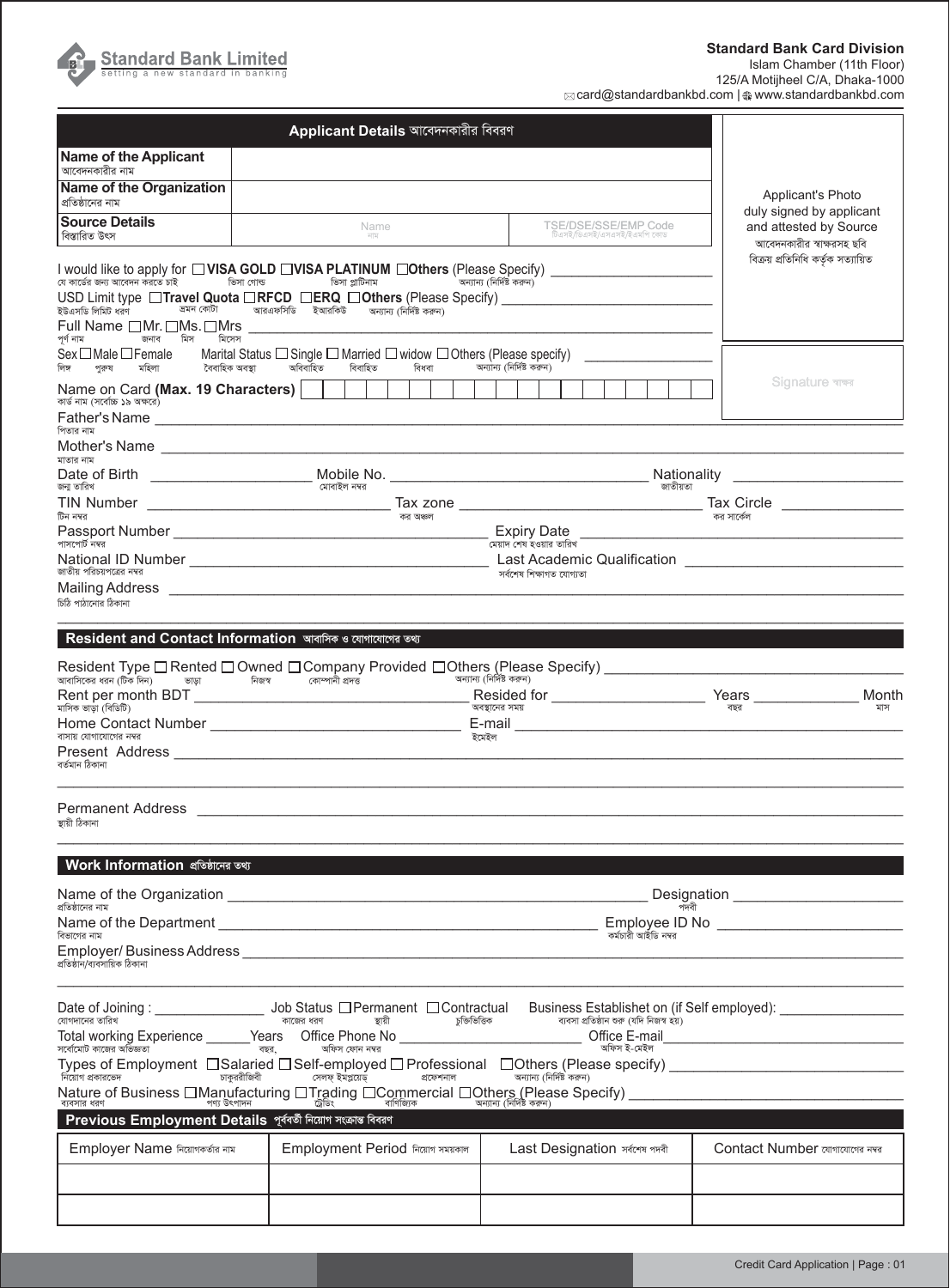| Supplementary Card Information সাপ্লিমেন্টারী কার্ডের তথ্য                                                                                                                                                                                         |                                                                                                                                                                                                     |                                                                                                                                                                                                                                      |
|----------------------------------------------------------------------------------------------------------------------------------------------------------------------------------------------------------------------------------------------------|-----------------------------------------------------------------------------------------------------------------------------------------------------------------------------------------------------|--------------------------------------------------------------------------------------------------------------------------------------------------------------------------------------------------------------------------------------|
|                                                                                                                                                                                                                                                    |                                                                                                                                                                                                     |                                                                                                                                                                                                                                      |
| Name on Card (Max. 19 Characters)                                                                                                                                                                                                                  |                                                                                                                                                                                                     |                                                                                                                                                                                                                                      |
| কার্ডের নাম (সর্বোচ্চ ১৯ অক্ষরে)                                                                                                                                                                                                                   |                                                                                                                                                                                                     |                                                                                                                                                                                                                                      |
| পিতা/স্বামীর নাম<br>Mother's Name experience and the state of the state of the state of the state of the state of the state of the state of the state of the state of the state of the state of the state of the state of the state of the state o |                                                                                                                                                                                                     | Supplementary<br><b>Applicant's Photo Attested</b>                                                                                                                                                                                   |
| মাতার নাম                                                                                                                                                                                                                                          |                                                                                                                                                                                                     | by Primary Applicant                                                                                                                                                                                                                 |
| জাতীয় পরিচয়পত্রের নম্বর                                                                                                                                                                                                                          | জনা তারিখ                                                                                                                                                                                           | সাপ্রিমেন্টারী<br>আবেদনকারীর ছবি                                                                                                                                                                                                     |
|                                                                                                                                                                                                                                                    |                                                                                                                                                                                                     | প্ৰাথমিক আবেদনকারী কর্তক সত্যায়িত                                                                                                                                                                                                   |
|                                                                                                                                                                                                                                                    |                                                                                                                                                                                                     |                                                                                                                                                                                                                                      |
| বেস/প্রাইমারী কার্ডের সাথে সম্পর্ক<br>মূল কার্ডের মাঁসিক খরচের পরিমান                                                                                                                                                                              | Monthly spending Limit of Primary cardholder ____________ % Mobile Number __________________<br>মোবাইল নম্বর                                                                                        |                                                                                                                                                                                                                                      |
| বৰ্তমান ঠিকানা                                                                                                                                                                                                                                     |                                                                                                                                                                                                     | Signature ৰাক্ষ                                                                                                                                                                                                                      |
| Permanent Address experience and the contract of the contract of the contract of the contract of the contract of the contract of the contract of the contract of the contract of the contract of the contract of the contract<br>স্থায়ী ঠিকানা    |                                                                                                                                                                                                     |                                                                                                                                                                                                                                      |
| Spouse Details (if any) স্বামী/স্ত্ৰীর তথ্য (যদি থাকে)                                                                                                                                                                                             |                                                                                                                                                                                                     |                                                                                                                                                                                                                                      |
|                                                                                                                                                                                                                                                    |                                                                                                                                                                                                     |                                                                                                                                                                                                                                      |
| .<br>টাইটেল জনাব মিস মিসেস স্বামী স্ত্ৰীর নাম<br>Father's Name                                                                                                                                                                                     |                                                                                                                                                                                                     |                                                                                                                                                                                                                                      |
| পিতার নাম                                                                                                                                                                                                                                          |                                                                                                                                                                                                     |                                                                                                                                                                                                                                      |
| মাতার নাম                                                                                                                                                                                                                                          | জাতীয় পরিচয়পত্রের নম্বর<br>Date of Birth ________________ Employed □Yes □No, Job Status□Permanent □ Contractual Designation ______________                                                        |                                                                                                                                                                                                                                      |
| জন্ম তারিখ<br>Name of the Department <b>contains the Separate Separate and Separate Separate Activities</b>                                                                                                                                        | ঁচাকুরীজিবী হ্যা না কাজের ধরণ হায়ী সাক্রীজিকি সদবী                                                                                                                                                 | Date of Joining <b>Commercial Common Contract Contract Common Contract Contract Contract Contract Contract Contract Contract Contract Contract Contract Contract Contract Contract Contract Contract Contract Contract Contract </b> |
| বিভাগের নাম                                                                                                                                                                                                                                        | যোগদানের তারিখ<br>Contact Number $\qquad \qquad \qquad$ E-mail Address $\qquad \qquad$                                                                                                              |                                                                                                                                                                                                                                      |
| যোগাযোগের নম্বর<br>Present/ Current Employer/Business Address                                                                                                                                                                                      | ই-মেইল ঠিকানা                                                                                                                                                                                       |                                                                                                                                                                                                                                      |
| বৰ্তমান নিয়োগকৰ্তা/ব্যবসায়িক ঠিকানা                                                                                                                                                                                                              |                                                                                                                                                                                                     |                                                                                                                                                                                                                                      |
| Permanent Address [1989] [1989] [1989] [1989] [1989] [1989] [1989] [1989] [1989] [1989] [1989] [1989] [1989] [<br>স্থায়ী ঠিকানা                                                                                                                   |                                                                                                                                                                                                     |                                                                                                                                                                                                                                      |
|                                                                                                                                                                                                                                                    |                                                                                                                                                                                                     |                                                                                                                                                                                                                                      |
| Income Details (Yearly) বাৰ্ষিক আয়ের তথ্য                                                                                                                                                                                                         |                                                                                                                                                                                                     |                                                                                                                                                                                                                                      |
| চাকরীজিবী: মূল বেতন (বিডিটি)                                                                                                                                                                                                                       | □ Salaried Person: Basic Salary (BDT) _______________ + Allowance (BDT) ______________ = Total Salary (BDT) __________<br>ভাতা (বিডিটি)                                                             | মোট বেতন (বিডিটি)                                                                                                                                                                                                                    |
| ব্যবসায়ী: মোট আয় (বিডিটি)                                                                                                                                                                                                                        | □Self-employed: Gross Income (BDT) ____________________- Expense (BDT) _______________= Net Income (BDT) ______<br>খরচ (বিডিটি)                                                                     |                                                                                                                                                                                                                                      |
| বাড়তি আয় (বিডিটি)                                                                                                                                                                                                                                | আয়ের উৎস (বিডিটি)                                                                                                                                                                                  | —<br>- প্রাসঙ্গিক ডকুমেন্ট সংযুক্ত করুন                                                                                                                                                                                              |
| 1.                                                                                                                                                                                                                                                 |                                                                                                                                                                                                     |                                                                                                                                                                                                                                      |
| বাৰ্ষিক আয় (বিডিটি)                                                                                                                                                                                                                               | অন্যান্য বাৰ্ষিক আয় (বিডিটি)                                                                                                                                                                       |                                                                                                                                                                                                                                      |
| Card and Statement Information কাৰ্ড এবং স্টেইটমেন্ট তথ্য                                                                                                                                                                                          |                                                                                                                                                                                                     |                                                                                                                                                                                                                                      |
| আমার ক্রেডিট কার্ড পাঠান                                                                                                                                                                                                                           | Please send my Credit card at □ Mailing Address □ Resident Address □ Permanent Address □ Hand delivery □ Others<br>$\overline{b}$ চিঠি পাঠানোর ঠিকানা $\overline{a}$ বাসার ঠিকানা<br>স্থায়ী ঠিকানা | নিজ হাতে<br>নিজ হাতে<br>অন্যান্য                                                                                                                                                                                                     |
| And Send monthly Card statement through $\square$ E-mail Statement $\square$ Printed Statement.<br>কার্ড স্টেইটমেন্ট পাঠানোর মাধ্যম<br>হ-মেহল সেহচমেত হাসালে। তেওঁ<br>২০১৯<br>E-mail Address 1.                                                    | ত – ই-মেইল সেইটমেন্ট – মামত এ তালে।<br>ছাপানো সেইটমেন্ট<br>2. $\qquad \qquad$                                                                                                                       |                                                                                                                                                                                                                                      |
| ই-মেইল ঠিকানা<br>Auto Debit Instruction (SBL CASA Account) অটো ডেবিট নির্দেশ (এসবিএল কাসা একাউন্ট)                                                                                                                                                 |                                                                                                                                                                                                     |                                                                                                                                                                                                                                      |
|                                                                                                                                                                                                                                                    | Please debit automatically my Standard Bank Savings / Current Account No. [1997] [1998] Please debit automatically my Standard Bank Savings / Current Account No.                                   | for monthly credit                                                                                                                                                                                                                   |
| আমার এসবিএল সেভিং/কারেন্ট একাউন্ট নং ডেবিট করণ                                                                                                                                                                                                     |                                                                                                                                                                                                     | মাসিক ক্ৰেডিট কাৰ্ড                                                                                                                                                                                                                  |

|             | card outstanding $\Box$ Minimum Amount Due $\Box$ Full Amount Due on the payment due date. |                               |  |
|-------------|--------------------------------------------------------------------------------------------|-------------------------------|--|
| পাওনার জন্য | সৰ্বনিনা বিল                                                                               | সম্পৰ্ন বিল পরিশোধযোগ্য তারিখ |  |

| A/C Holder Signature                                        | A/C Holder Signature (Joint A/C)       | Sign Verified by              |                            |
|-------------------------------------------------------------|----------------------------------------|-------------------------------|----------------------------|
| একাউন্ট হোল্ডার স্বাক্ষর                                    | একাউন্ট হোল্ডার স্বাক্ষর (যৌথ একাউন্ট) | স্বাক্ষর যার দ্বারা সত্যায়িত |                            |
| <b>Service Enrollment</b> সেবা তা <u>লিকা ভুক্তি</u> ।      |                                        |                               |                            |
| Please put a tick where applicable                          | $\Box$ SMS Alert/ Transaction Alert    | $\Box$ E-Statement Enrolment  | $\Box$ Insurance Facility, |
| যেখানে প্ৰযোজ্য টিক দিন                                     | এসএমএস / ট্রানজেকশন এলার্ট             | ই-স্টেইটমেন্ট সংযক্তি         | ইন্যুরেন্স সেবা            |
| $\Box$ Others (Please Specify)<br>অন্যান্য (নিৰ্দিষ্ট করুন) |                                        |                               |                            |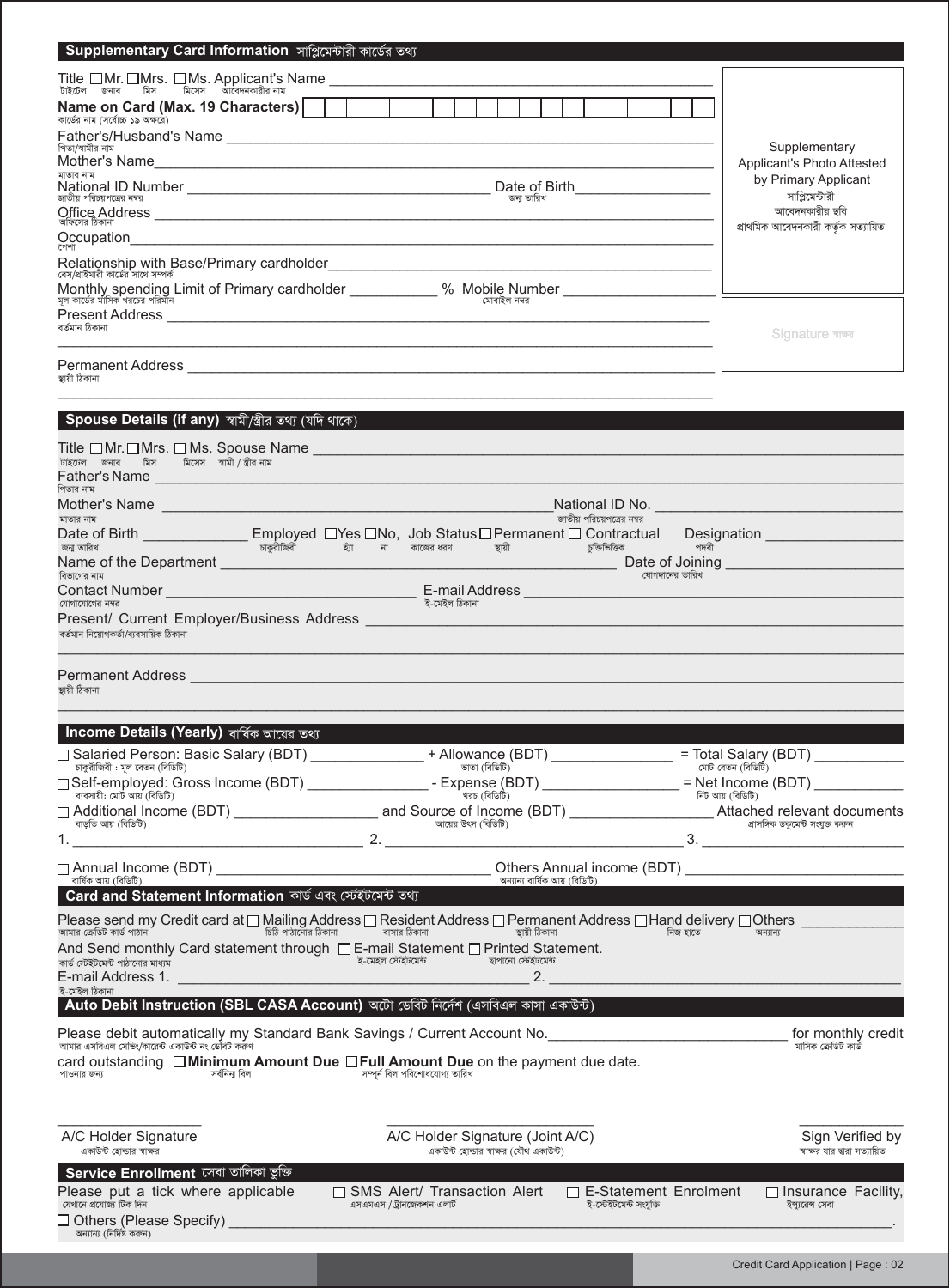| Other Bank Credit Card and Account Details অন্যান্য ব্যাংক ক্ৰেডিট কাৰ্ড এবং একাউন্ট সংক্ৰান্ত তথ্য<br><b>Bank Name</b><br><b>Card Number</b><br><b>Card Type</b><br><b>Total Card Limit</b><br>কার্ড নম্বর<br>কার্ডের ধরণ<br>মোট কাৰ্ড লিমিট<br>ব্যাংকের নাম<br>Applicant Loan Details লোন সংক্ৰান্ত তথ্য<br>Please provide your other bank Loan details if any. अन्याना बाररकब लान मरकाड उथा (यनि थाटक)<br><b>Loan Tenure</b><br>Approved Loan Amount Current Outstanding<br><b>Bank Name</b><br><b>Loan Type</b><br><b>Monthly EMI</b><br>অনুমোদিত লোনের পরিমান<br>লোনের ধরণ<br>বৰ্তমান লোন<br>মাসিক কিস্তি<br>ব্যাংকের নাম<br>লোনের সময়কাল<br>Secured Card Information সিকিওরড কার্ড তথ্য<br>Card will be issued against: □ SBL FDR □ SBL CC □ RFCD A/C □ ERQ A/C □ SBL DPS<br>এসবিএল এফডিআর      এসবিএল সিসি        আরএফসিডি একাউন্ট     ইআরকিউ একাউন্ট    এসবিএল ডিপিএস<br>SBL FDR / SBL CC / RFCD A/C / ERQ A/C / SBL DPS Number: ________________________<br>এসবিএল এফডিআর / এসবিএল সিসি / আরএফসিডি একাউন্ট / ইআরকিউ একাউন্ট / এসবিএল ডিপিএস নম্বর<br>SBL FDR / SBL CC / RFCD A/C / ERQ A/C / SBL DPS Value ___________________________ Maturity Date _____________<br>এসবিএল এফডিআর / এসবিএল সিসি / আরএফসিডি একাউন্ট / ইআরকিউ একাউন্ট  / এসবিএল ডিপিএস মূল্য<br>মেয়াদপর্তির সময়<br>SBL FDR / SBL CC / RFCD A/C / ERQ A/C / SBL DPS Renewal date ___________________<br>এসবিএল এফডিআর / এসবিএল সিসি / আরএফসিডি একাউন্ট / ইআরকিউ একাউন্ট / এসবিএল ডিপিএস নবায়ন তারিখ<br>Reference (Not living with you) Details রেফারেন্স (যিনি আপনার সংঙ্গে থাকেন না)<br>পেশা<br>পিতার নাম<br>মাতার নাম<br>আবেদনকারীর সাথে সম্পর্ক<br>যোগাযোগের নম্বর ব্যক্তিগত<br>অফিস<br>Present Address National Address National Address National Address National Address National Address National Address<br>বৰ্তমান ঠিকানা<br>স্থায়ী ঠিকানা<br>2. Name:<br>Occupation<br><u> 1980 - Jan Barbara, martin da kasar Amerikaan dan Barbara (j. 1980).</u><br>পেশা<br>নাম<br>পিতার নাম<br>Relationship with Applicant ___________________________Contact No. $\Box$ Personal ____________________<br>□ Office <u>__________________</u><br>যোগাযোগের নম্বর<br>ব্যক্তিগত<br>অফিস<br>Permanent Address and the contract of the contract of the contract of the contract of the contract of the contract of the contract of the contract of the contract of the contract of the contract of the contract of the cont<br>Nominee Information (For Insurance Benefits) নমিনির তথ্য (ইন্যুরেন্স সেবার জন্য)<br>Name<br><u> 1989 - Jan Sterling von de Berling von de Berling von de Berling von de Berling von de Berling von de Berling</u><br>Date of Birth <b>Exercise Services</b> and the service of Birth<br>Relation with Applicant <b>contained a set of the contact of the contact of the contact of the contact of the contact of the contact of the contact of the contact of the contact of the contact of the contact of the contact o</b><br>আবেদনকারীর সাথে সম্পর্ক<br>জনা তারিখ<br>Nominee<br>Photograph<br>নমিনির ছবি<br>Dept. Name<br>বিভাগের নাম<br><b>Contact Number and Service Contact Number</b><br>E-mail<br>ই-মেইল<br>Signature चाकत | একটি চেক বই ইস্য করুণ                                  |  | leaves.<br>পাতার |  |
|-----------------------------------------------------------------------------------------------------------------------------------------------------------------------------------------------------------------------------------------------------------------------------------------------------------------------------------------------------------------------------------------------------------------------------------------------------------------------------------------------------------------------------------------------------------------------------------------------------------------------------------------------------------------------------------------------------------------------------------------------------------------------------------------------------------------------------------------------------------------------------------------------------------------------------------------------------------------------------------------------------------------------------------------------------------------------------------------------------------------------------------------------------------------------------------------------------------------------------------------------------------------------------------------------------------------------------------------------------------------------------------------------------------------------------------------------------------------------------------------------------------------------------------------------------------------------------------------------------------------------------------------------------------------------------------------------------------------------------------------------------------------------------------------------------------------------------------------------------------------------------------------------------------------------------------------------------------------------------------------------------------------------------------------------------------------------------------------------------------------------------------------------------------------------------------------------------------------------------------------------------------------------------------------------------------------------------------------------------------------------------------------------------------------------------------------------------------------------------------------------------------------------------------------------------------------------------------------------------------------------------------------------------------------------------------------------------------------------------------------------------------------------------------------------------------------------------------------------------------------------------------------------------------------------------------------------------------------------------------------------------------------------------------------------------------------------------------------------------------------------------------------|--------------------------------------------------------|--|------------------|--|
|                                                                                                                                                                                                                                                                                                                                                                                                                                                                                                                                                                                                                                                                                                                                                                                                                                                                                                                                                                                                                                                                                                                                                                                                                                                                                                                                                                                                                                                                                                                                                                                                                                                                                                                                                                                                                                                                                                                                                                                                                                                                                                                                                                                                                                                                                                                                                                                                                                                                                                                                                                                                                                                                                                                                                                                                                                                                                                                                                                                                                                                                                                                                         |                                                        |  |                  |  |
|                                                                                                                                                                                                                                                                                                                                                                                                                                                                                                                                                                                                                                                                                                                                                                                                                                                                                                                                                                                                                                                                                                                                                                                                                                                                                                                                                                                                                                                                                                                                                                                                                                                                                                                                                                                                                                                                                                                                                                                                                                                                                                                                                                                                                                                                                                                                                                                                                                                                                                                                                                                                                                                                                                                                                                                                                                                                                                                                                                                                                                                                                                                                         |                                                        |  |                  |  |
|                                                                                                                                                                                                                                                                                                                                                                                                                                                                                                                                                                                                                                                                                                                                                                                                                                                                                                                                                                                                                                                                                                                                                                                                                                                                                                                                                                                                                                                                                                                                                                                                                                                                                                                                                                                                                                                                                                                                                                                                                                                                                                                                                                                                                                                                                                                                                                                                                                                                                                                                                                                                                                                                                                                                                                                                                                                                                                                                                                                                                                                                                                                                         |                                                        |  |                  |  |
|                                                                                                                                                                                                                                                                                                                                                                                                                                                                                                                                                                                                                                                                                                                                                                                                                                                                                                                                                                                                                                                                                                                                                                                                                                                                                                                                                                                                                                                                                                                                                                                                                                                                                                                                                                                                                                                                                                                                                                                                                                                                                                                                                                                                                                                                                                                                                                                                                                                                                                                                                                                                                                                                                                                                                                                                                                                                                                                                                                                                                                                                                                                                         |                                                        |  |                  |  |
|                                                                                                                                                                                                                                                                                                                                                                                                                                                                                                                                                                                                                                                                                                                                                                                                                                                                                                                                                                                                                                                                                                                                                                                                                                                                                                                                                                                                                                                                                                                                                                                                                                                                                                                                                                                                                                                                                                                                                                                                                                                                                                                                                                                                                                                                                                                                                                                                                                                                                                                                                                                                                                                                                                                                                                                                                                                                                                                                                                                                                                                                                                                                         |                                                        |  |                  |  |
|                                                                                                                                                                                                                                                                                                                                                                                                                                                                                                                                                                                                                                                                                                                                                                                                                                                                                                                                                                                                                                                                                                                                                                                                                                                                                                                                                                                                                                                                                                                                                                                                                                                                                                                                                                                                                                                                                                                                                                                                                                                                                                                                                                                                                                                                                                                                                                                                                                                                                                                                                                                                                                                                                                                                                                                                                                                                                                                                                                                                                                                                                                                                         |                                                        |  |                  |  |
|                                                                                                                                                                                                                                                                                                                                                                                                                                                                                                                                                                                                                                                                                                                                                                                                                                                                                                                                                                                                                                                                                                                                                                                                                                                                                                                                                                                                                                                                                                                                                                                                                                                                                                                                                                                                                                                                                                                                                                                                                                                                                                                                                                                                                                                                                                                                                                                                                                                                                                                                                                                                                                                                                                                                                                                                                                                                                                                                                                                                                                                                                                                                         |                                                        |  |                  |  |
|                                                                                                                                                                                                                                                                                                                                                                                                                                                                                                                                                                                                                                                                                                                                                                                                                                                                                                                                                                                                                                                                                                                                                                                                                                                                                                                                                                                                                                                                                                                                                                                                                                                                                                                                                                                                                                                                                                                                                                                                                                                                                                                                                                                                                                                                                                                                                                                                                                                                                                                                                                                                                                                                                                                                                                                                                                                                                                                                                                                                                                                                                                                                         | কাৰ্ড ইস্য করা হবে                                     |  |                  |  |
|                                                                                                                                                                                                                                                                                                                                                                                                                                                                                                                                                                                                                                                                                                                                                                                                                                                                                                                                                                                                                                                                                                                                                                                                                                                                                                                                                                                                                                                                                                                                                                                                                                                                                                                                                                                                                                                                                                                                                                                                                                                                                                                                                                                                                                                                                                                                                                                                                                                                                                                                                                                                                                                                                                                                                                                                                                                                                                                                                                                                                                                                                                                                         |                                                        |  |                  |  |
|                                                                                                                                                                                                                                                                                                                                                                                                                                                                                                                                                                                                                                                                                                                                                                                                                                                                                                                                                                                                                                                                                                                                                                                                                                                                                                                                                                                                                                                                                                                                                                                                                                                                                                                                                                                                                                                                                                                                                                                                                                                                                                                                                                                                                                                                                                                                                                                                                                                                                                                                                                                                                                                                                                                                                                                                                                                                                                                                                                                                                                                                                                                                         |                                                        |  |                  |  |
|                                                                                                                                                                                                                                                                                                                                                                                                                                                                                                                                                                                                                                                                                                                                                                                                                                                                                                                                                                                                                                                                                                                                                                                                                                                                                                                                                                                                                                                                                                                                                                                                                                                                                                                                                                                                                                                                                                                                                                                                                                                                                                                                                                                                                                                                                                                                                                                                                                                                                                                                                                                                                                                                                                                                                                                                                                                                                                                                                                                                                                                                                                                                         |                                                        |  |                  |  |
|                                                                                                                                                                                                                                                                                                                                                                                                                                                                                                                                                                                                                                                                                                                                                                                                                                                                                                                                                                                                                                                                                                                                                                                                                                                                                                                                                                                                                                                                                                                                                                                                                                                                                                                                                                                                                                                                                                                                                                                                                                                                                                                                                                                                                                                                                                                                                                                                                                                                                                                                                                                                                                                                                                                                                                                                                                                                                                                                                                                                                                                                                                                                         |                                                        |  |                  |  |
|                                                                                                                                                                                                                                                                                                                                                                                                                                                                                                                                                                                                                                                                                                                                                                                                                                                                                                                                                                                                                                                                                                                                                                                                                                                                                                                                                                                                                                                                                                                                                                                                                                                                                                                                                                                                                                                                                                                                                                                                                                                                                                                                                                                                                                                                                                                                                                                                                                                                                                                                                                                                                                                                                                                                                                                                                                                                                                                                                                                                                                                                                                                                         |                                                        |  |                  |  |
|                                                                                                                                                                                                                                                                                                                                                                                                                                                                                                                                                                                                                                                                                                                                                                                                                                                                                                                                                                                                                                                                                                                                                                                                                                                                                                                                                                                                                                                                                                                                                                                                                                                                                                                                                                                                                                                                                                                                                                                                                                                                                                                                                                                                                                                                                                                                                                                                                                                                                                                                                                                                                                                                                                                                                                                                                                                                                                                                                                                                                                                                                                                                         |                                                        |  |                  |  |
|                                                                                                                                                                                                                                                                                                                                                                                                                                                                                                                                                                                                                                                                                                                                                                                                                                                                                                                                                                                                                                                                                                                                                                                                                                                                                                                                                                                                                                                                                                                                                                                                                                                                                                                                                                                                                                                                                                                                                                                                                                                                                                                                                                                                                                                                                                                                                                                                                                                                                                                                                                                                                                                                                                                                                                                                                                                                                                                                                                                                                                                                                                                                         |                                                        |  |                  |  |
|                                                                                                                                                                                                                                                                                                                                                                                                                                                                                                                                                                                                                                                                                                                                                                                                                                                                                                                                                                                                                                                                                                                                                                                                                                                                                                                                                                                                                                                                                                                                                                                                                                                                                                                                                                                                                                                                                                                                                                                                                                                                                                                                                                                                                                                                                                                                                                                                                                                                                                                                                                                                                                                                                                                                                                                                                                                                                                                                                                                                                                                                                                                                         |                                                        |  |                  |  |
|                                                                                                                                                                                                                                                                                                                                                                                                                                                                                                                                                                                                                                                                                                                                                                                                                                                                                                                                                                                                                                                                                                                                                                                                                                                                                                                                                                                                                                                                                                                                                                                                                                                                                                                                                                                                                                                                                                                                                                                                                                                                                                                                                                                                                                                                                                                                                                                                                                                                                                                                                                                                                                                                                                                                                                                                                                                                                                                                                                                                                                                                                                                                         |                                                        |  |                  |  |
|                                                                                                                                                                                                                                                                                                                                                                                                                                                                                                                                                                                                                                                                                                                                                                                                                                                                                                                                                                                                                                                                                                                                                                                                                                                                                                                                                                                                                                                                                                                                                                                                                                                                                                                                                                                                                                                                                                                                                                                                                                                                                                                                                                                                                                                                                                                                                                                                                                                                                                                                                                                                                                                                                                                                                                                                                                                                                                                                                                                                                                                                                                                                         | মাতার নাম<br>আবেদনকারীর সাথে সম্পর্ক<br>বৰ্তমান ঠিকানা |  |                  |  |
|                                                                                                                                                                                                                                                                                                                                                                                                                                                                                                                                                                                                                                                                                                                                                                                                                                                                                                                                                                                                                                                                                                                                                                                                                                                                                                                                                                                                                                                                                                                                                                                                                                                                                                                                                                                                                                                                                                                                                                                                                                                                                                                                                                                                                                                                                                                                                                                                                                                                                                                                                                                                                                                                                                                                                                                                                                                                                                                                                                                                                                                                                                                                         | স্থায়ী ঠিকানা                                         |  |                  |  |
|                                                                                                                                                                                                                                                                                                                                                                                                                                                                                                                                                                                                                                                                                                                                                                                                                                                                                                                                                                                                                                                                                                                                                                                                                                                                                                                                                                                                                                                                                                                                                                                                                                                                                                                                                                                                                                                                                                                                                                                                                                                                                                                                                                                                                                                                                                                                                                                                                                                                                                                                                                                                                                                                                                                                                                                                                                                                                                                                                                                                                                                                                                                                         |                                                        |  |                  |  |
|                                                                                                                                                                                                                                                                                                                                                                                                                                                                                                                                                                                                                                                                                                                                                                                                                                                                                                                                                                                                                                                                                                                                                                                                                                                                                                                                                                                                                                                                                                                                                                                                                                                                                                                                                                                                                                                                                                                                                                                                                                                                                                                                                                                                                                                                                                                                                                                                                                                                                                                                                                                                                                                                                                                                                                                                                                                                                                                                                                                                                                                                                                                                         |                                                        |  |                  |  |
|                                                                                                                                                                                                                                                                                                                                                                                                                                                                                                                                                                                                                                                                                                                                                                                                                                                                                                                                                                                                                                                                                                                                                                                                                                                                                                                                                                                                                                                                                                                                                                                                                                                                                                                                                                                                                                                                                                                                                                                                                                                                                                                                                                                                                                                                                                                                                                                                                                                                                                                                                                                                                                                                                                                                                                                                                                                                                                                                                                                                                                                                                                                                         |                                                        |  |                  |  |
|                                                                                                                                                                                                                                                                                                                                                                                                                                                                                                                                                                                                                                                                                                                                                                                                                                                                                                                                                                                                                                                                                                                                                                                                                                                                                                                                                                                                                                                                                                                                                                                                                                                                                                                                                                                                                                                                                                                                                                                                                                                                                                                                                                                                                                                                                                                                                                                                                                                                                                                                                                                                                                                                                                                                                                                                                                                                                                                                                                                                                                                                                                                                         |                                                        |  |                  |  |
|                                                                                                                                                                                                                                                                                                                                                                                                                                                                                                                                                                                                                                                                                                                                                                                                                                                                                                                                                                                                                                                                                                                                                                                                                                                                                                                                                                                                                                                                                                                                                                                                                                                                                                                                                                                                                                                                                                                                                                                                                                                                                                                                                                                                                                                                                                                                                                                                                                                                                                                                                                                                                                                                                                                                                                                                                                                                                                                                                                                                                                                                                                                                         | পদবী                                                   |  |                  |  |
|                                                                                                                                                                                                                                                                                                                                                                                                                                                                                                                                                                                                                                                                                                                                                                                                                                                                                                                                                                                                                                                                                                                                                                                                                                                                                                                                                                                                                                                                                                                                                                                                                                                                                                                                                                                                                                                                                                                                                                                                                                                                                                                                                                                                                                                                                                                                                                                                                                                                                                                                                                                                                                                                                                                                                                                                                                                                                                                                                                                                                                                                                                                                         | যোগাযোগের নম্বর                                        |  |                  |  |

**Card Cheque Application** কাৰ্ড চেক আবেদন

I confirmed that on the eve of my permanent physical disability and death nominee will receive insurance benefits under the insurance coverage policy. That in the event, the nominee who is so authorised above remains a minor at the time of my death, benefits under insurance facilities will be received by  $\Box$ Mr.  $\Box$ Mrs.  $\Box$ Ms.  $\Box$ Ms.  $\Box$ Mns.  $\Box$ Mns.  $\Box$ Mns.  $\Box$ Mns.  $\Box$ Mns.  $\Box$ Mns.  $\Box$ Mns.  $\Box$ Mns.  $\Box$ Mns.  $\Box$ Mns.  $\Box$ Mns.  $\Box$ Mns.  $\Box$ Mns.  $\Box$ Mns.  $\Box$ Mn

আমি নিশ্চয়তা দিচ্ছি যে আমার মৃত্যু হলে ইন্সুরেঙ্গ কোম্পানির পলিসি অনুযায়ী নমিনি ইন্সুরেল সুবিধা পাবে। উপরে যাকে নমিল করা হলো, আমার মৃত্যুর সময় সে নাবালক থাকলে মিঃ / মিসেগঃ / মিসঃ …… কে ইন্সুরেঙ্গ সুবিধা গ্রহণ করার জন্ ক্<br>**অ**নুমোদন দেওয়া হলো।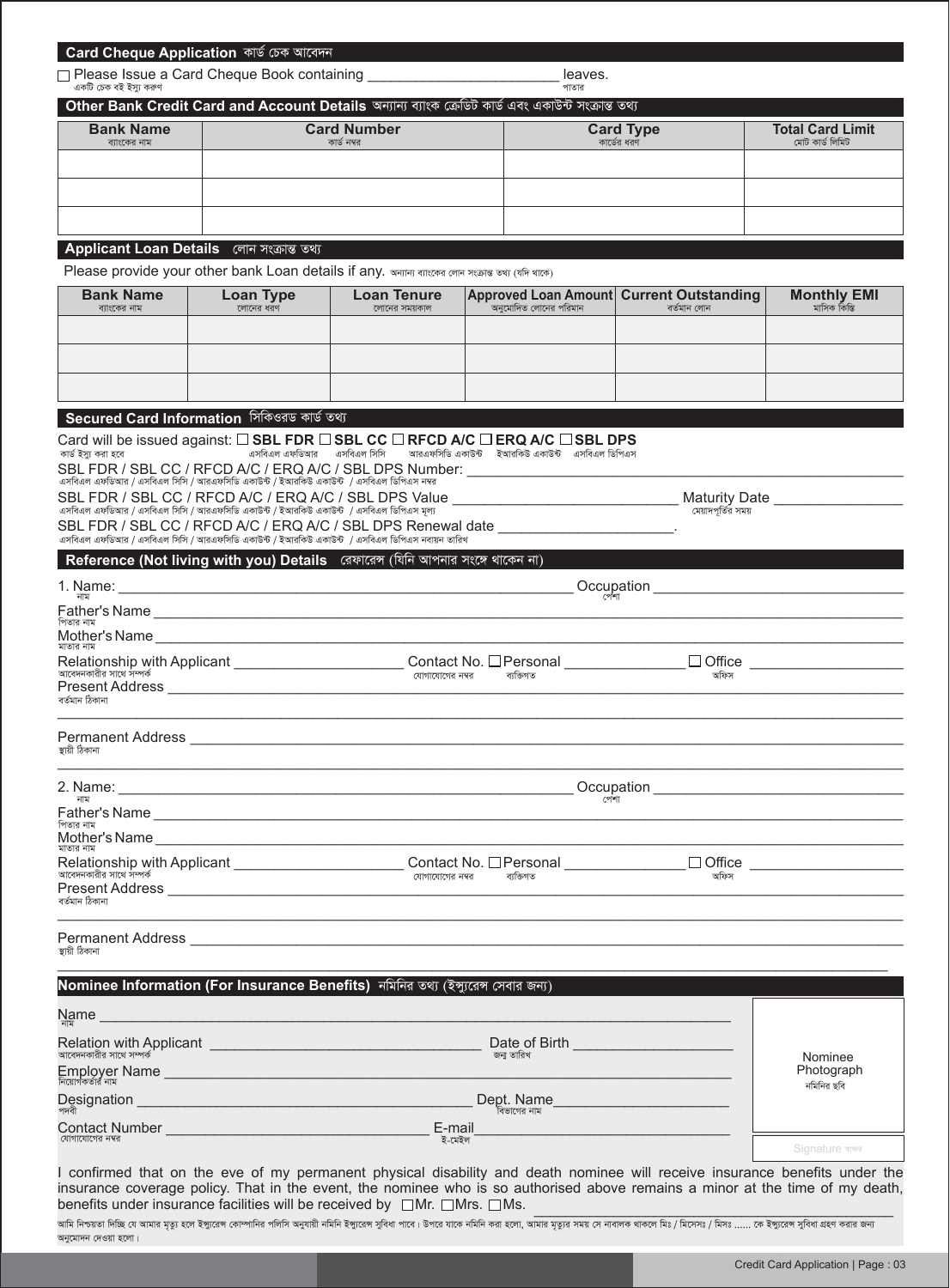| For Bank Use Only শুধু ব্যাংকের ব্যবহারের জন্য                                                                                                                                         |  |               |            |                           |                                                    |  |
|----------------------------------------------------------------------------------------------------------------------------------------------------------------------------------------|--|---------------|------------|---------------------------|----------------------------------------------------|--|
| Card Type □ VISA GOLD □ VISA PLATINUM □ VISA SIGNATURE □ Others (Please Specify) ___<br>কার্ডের ধরণ করা ভিসা গোল্ড করা হয়ে ভিসা প্লাটিনাম                                             |  | ভিসা সিগনেচার |            | অন্যান্য (নির্দিষ্ট করুন) |                                                    |  |
| Primary Card No<br>মূল কার্ড নম্বর                                                                                                                                                     |  |               |            |                           |                                                    |  |
| Supplementary Card No.<br>সাপ্লিমেন্টারী কার্ড নম্বর                                                                                                                                   |  |               |            |                           | Monthly Spending Limit<br>মাসিক খরচের পরিমাণ       |  |
| Approved Card Limit (BDT) ____________<br>অনুমোদিত কাৰ্ড লিমিট (বিডিটি)                                                                                                                |  |               | <b>USD</b> |                           | Total Card Limit (BDT)<br>মোট কাৰ্ড লিমিট (বিডিটি) |  |
| USD Limit Type $\square$ Travel Quota $\square$ RFCD $\square$ ERQ $\square$ Others (Please Specify) is the set of the set of the set of the set of the set of $\overline{\mathbb{R}}$ |  |               | ডলারে      |                           |                                                    |  |
|                                                                                                                                                                                        |  |               |            |                           |                                                    |  |
|                                                                                                                                                                                        |  |               |            |                           |                                                    |  |
| Processor Name: ______<br>প্রসেসরের নাম                                                                                                                                                |  | Designation _ |            |                           | Signature<br>স্বাক্ষর                              |  |
| Checker Name:<br>চেকারের নাম                                                                                                                                                           |  | Designation   |            |                           | Signature                                          |  |
| <b>Please Note That</b> লক্ষ্য করুন                                                                                                                                                    |  |               |            |                           |                                                    |  |

- Your Credit Card application and supporting documents will not be returned and will be preserved for Bank record. নার পুরণকৃত আবেদন ফরম ও অন্যান্য সংযুক্ত তথ্য ব্যাংকের নিজস্ব রেকর্ডে থাকবে এবং ফেরত দেয়া হবে না
- Bank reserves the right to reject this application without giving any reason.
- *(*কান কারণ উল্লেখ না করেই ব্যাংক অপিনার আবেদন বাতিল করতে পারে।
- Your card approval and credit limit assignment is the sole discretion of the bank. আপনার আবেদন অনুমোদন এবং ক্রেডিট লিমিট নির্ধারণ একান্তই ব্যাংকের নিজস্ব সিদ্ধান্তের উপর নির্ভরশীল

**Disclosure of Credit Card Information:** You authorize the Bank to use and disclose the credit card Application/Credit Card account information and your relationship with bank to any Bank, Financial Institutions, Credit Rating Agency, Regulatory Body with jurisdiction over the bank. Any person required by a court of contempt jurisdiction, any potential assignee of the Bank and any other person under a duty of confidentiality of the Bank. Such disclosure will be made for the purposes as the bank may in its sole discretion require and without any reference to you.

**তথ্য প্রদান:** ক্রেডিট কার্ডে দেয়া আপনার তথ্য ব্যাংক তার সূচিস্তিত বিচার বিশ্লেষণের উপর ভিত্তি করে অন্য কোন ব্যাংক বা

#### **Primary Card Holder Declarations** মূল কাৰ্ড আবেদনকারীর অঈীকারনামা

আৰ্থিক প্ৰতিষ্ঠান বা ব্যাংক ও আৰ্থিক নিয়ন্ত্ৰণকারী সংস্থাকে প্ৰদান করতে পাুরবে। ব্যাংক সম্পূর্ণ নিজ বিবেচনায় আপনার *†`qv Z\_¨ Ab¨‡K cÖ`vb Ki‡Z cvi‡e Ges G Rb¨ e¨vsK Avcbvi c~e©vbygwZ wb‡Z eva¨ bq|*

**Card Block due to non-Payment:** Standard Bank preserves the rights to block the card if any card goes under delinquency due to non-payment. Your card account will only be regularized after received the payment.

*বিল পরিশোধ না করলে কার্ড ব্লক হ*য়ে যাবে : আপনি যদি স্ট্যান্ডার্ড ব্যাংক -এর এক/একাধিক কার্ডহোল্ডার হোন এবং কোন কার্ডের বকেয়া যদি সময় মত পরিশোধ করতে ব্যর্থ হন তাহলে স্ট্যান্ডার্ড ব্যাংক আপনার সবগুলো কার্ড ব্লক করার অধিকার<br>রাখে। আপনার কার্ড তখনই সচল করা হবে, যখন আপনি এসবিএল -এর কার্ড পলিসি অনুযায়ী কার্ডের বকেয়া নির্দিষ্ট সময়ে<br>

By signing below I hereby apply for standard bank credit card. I accept that standard Bank is entitled in its absolute discretion to accept or reject this application without assigning any reason. Credit card application and its provided supporting documents shall become the part of Bank records and shall not be returned to me. I acknowledge and agreed that the issuance of primary/supplementary card in favor of me/us shall be deemed as an acceptance of the terms and conditions of the credit card agreement which may be amend time to time. Upon approval I agreed to pay credit card fees and charges by signing **and/or activating and/or using the card.** I agreed to bound by the terms and conditions of the credit card agreement. I also authorize Standard Bank limited to issue Supplementary card(s) for use on my account to the person(s) named who I understood is /over 18 years of age and is resident of Bangladesh and agreed that you may be provide information to him/her about the account. I aware that Bank will, at its absolute discretion issue a card Cheque book in my name and I fully responsible for its safe custody at all times and if card, Cheque book stolen/lost immediately informed the bank. I understand that Bank may, in its absolute discretion, accept from me any stop instruction (oral or written) in case where I have lost the relevant card or Cheque or in other circumstances in which it shall be allowed by the law and agreed by the Bank. I hereby undertake to indemnify the bank against the any loss, damage cost (including any legal cost) or demand incurred by it as a result of, in connection herewith. I take fully responsibility for ensuring availability of necessary credit limit in my credit card while issue a credit card Cheque. I also fully acknowledged, accept and confirmed that the card Cheque is the subject to the law of Bangladesh. I also confirmed and acknowledged that I shall bear the fees and charges as determined by the Bank for card Cheque returned due to insufficient fund. I agreed to indemnify the Bank against any loss, damage, liability or cost incurred by the bank on account of any breach by me or the supplementary card holder(s) of the aforesaid conditions or any other terms and conditions in the credit card agreement or by reason of legal disability or incapacity of the supplementary card holder(s). I confirmed that supplementary card holder's all fees and charges, transactions shall be billed in my card statement and shall be paid by me. I hereby authorize SBL to send me credit card, Banking promotional SMS and E-mail time to time. If I wish do not receive such SMS, E-mail then written request I will provide. I jointly and severally liable for card transactions of the primary/supplementary/card Cheque and to be bounded by all the terms and conditions credit card agreement. আমি নিয় স্বাক্ষকারী এসবিএল কার্ডের জন্য আবেদন করছি। আমি এ ব্যাপারে পূর্ণ সম্মতি দিচ্ছি যে, স্ট্যান্ডর পরিচিউট সম্পূর্ণ তার নিজস্ব বিবেচনার/সিদ্ধান্তে কোনো কারণ উল্লেখ ছাড়াই আমার আবেদন গ্রহণ বা বাতিল করতে পারে এবং আবেদনের সঙ্গে সংযুক্ত তথ্য ও দলিল ব্যাংকের হেমাজহে পোৱা সেই কোন আমি অসীকার কাছি পোৱা বেলি সেই কোনো মূল কার্ড বা সাপ্লিমেন্টারী কার্ড (বদি ইস্যু করা হয়) আমি যদি ব্যবহার করি<br>তাহলে তা ব্যাংকের ক্রেডিট কার্জে শর্তি শৰ্তাৰীতে উলেখিত সকল শৰ্ত মেনে সদস্যৰ সময়তে বিজেপি কাৰ্য কৰি আৰু পৰিয়াল কৰি আৰু বিজেপি পৰিয়া কৰি আৰু বিজেপি কৰি আৰু বিজেপি পৰিয়ালী কৰি আৰু বিজেপি পৰিয়ালী কৰি আৰু বিজেপি পৰিয়ালী কৰি আৰু কাৰ্য কৰি ইয়া করার এবং তাকে কার্ড একাউন্ট সংকান্ত তথ্য প্রদেশে লকে। আমি আরো আরো আরো সম্পূর্ণ করি বিজেনীয় অবাদেশের সার্জ কেবে। আমার নামে কার্ড বা কেবই ইস্যু করা হলে তা নিরাপদ<br>হেফাজতে রাখার দায়দায়িত সম্পূ আমার এবং কার কেবইটি বা বেটির নিৰ্দেশ (মৌখিক বা লিখিতভাবে) এহণ করবে- যা আইনসিদ এবং ব্যাংক কৰু ইয়ালো কৰা হয়। একো কোনো আৰু বাৰো আৰু বিজে আইন<br>প্ৰয়োজনীয় কেডিট লিমিট মাতে নিশিত কৰাৰ দায়িক সমৰ আৰু সমৰ আৰু সমৰ পৰা আৰু সমৰ পৰি আৰু সমৰ পৰি আৰু সমৰ পৰা আৰ ব্যাংককে দায়ী করব না। আমি এ ব্যাপারেও অবগত যে সাপ্লিকোরী কার্জের কার করা আমার নাই সেমার নাই আমার কার আমার করি আমার সেই করা করে করা সেই করা করে সেই করা করে করা ক<br>ব্যাংকের প্রমোশনাল ই-মেইল বা এসএমএস আমার সেই আমান সেই সেই হয়েছে এবং ব্যাংক যা ইস্যু করেছে সেই কার্ড বা চক সংক্রান্ত সকল লনদেনের জন্য আমি এবং সাই পরা সংকল কার সংকল কার্য সম্পর্ক কার্ড সংকল কার্ড সংকল কার্তা সংকলী মেনে চলতে বাধ্য থাকৰ।

| Please Put a tick mark where Applicable five five quality acquisition                                                                                                                                          |        |       |
|----------------------------------------------------------------------------------------------------------------------------------------------------------------------------------------------------------------|--------|-------|
| <b>Particulars बिजला</b>                                                                                                                                                                                       | Yes छा | No ना |
| I have filled out the application form by myself<br>আমি নিজে ফরমটি পূরণ করেছি                                                                                                                                  |        |       |
| am aware of the fees & charges<br>আমি ফি এবং চার্জের ব্যপারে সম্পর্ণ অবগত                                                                                                                                      |        |       |
| I am aware that Bank can verify and confirm my information<br>আমি অবগত যে ব্যাংক আমার দেওয়া তথ্য সঠিক কি না তা যাচাই করতে পারে                                                                                |        |       |
| I have provided all supporting documents and application form is duly signed by me<br>আমি অন্য সব সহায়ক কাগজপত্র সহ আবেদন ফরম যথাযথভাবে পরণ এবং স্বাক্ষর প্রদান করেছি                                         |        |       |
| I am aware that I shall be automatically enrolled into Insurance Facility upon issuance of the card<br>আমি অবগত যে, আমি কাৰ্ড ইস্যুর সাথে সাথে ইক্যুরেল বেনিফিটের আওতাধীন হবো এবং আমি ইক্যুরেল সুবিধা ভোগ করবো |        |       |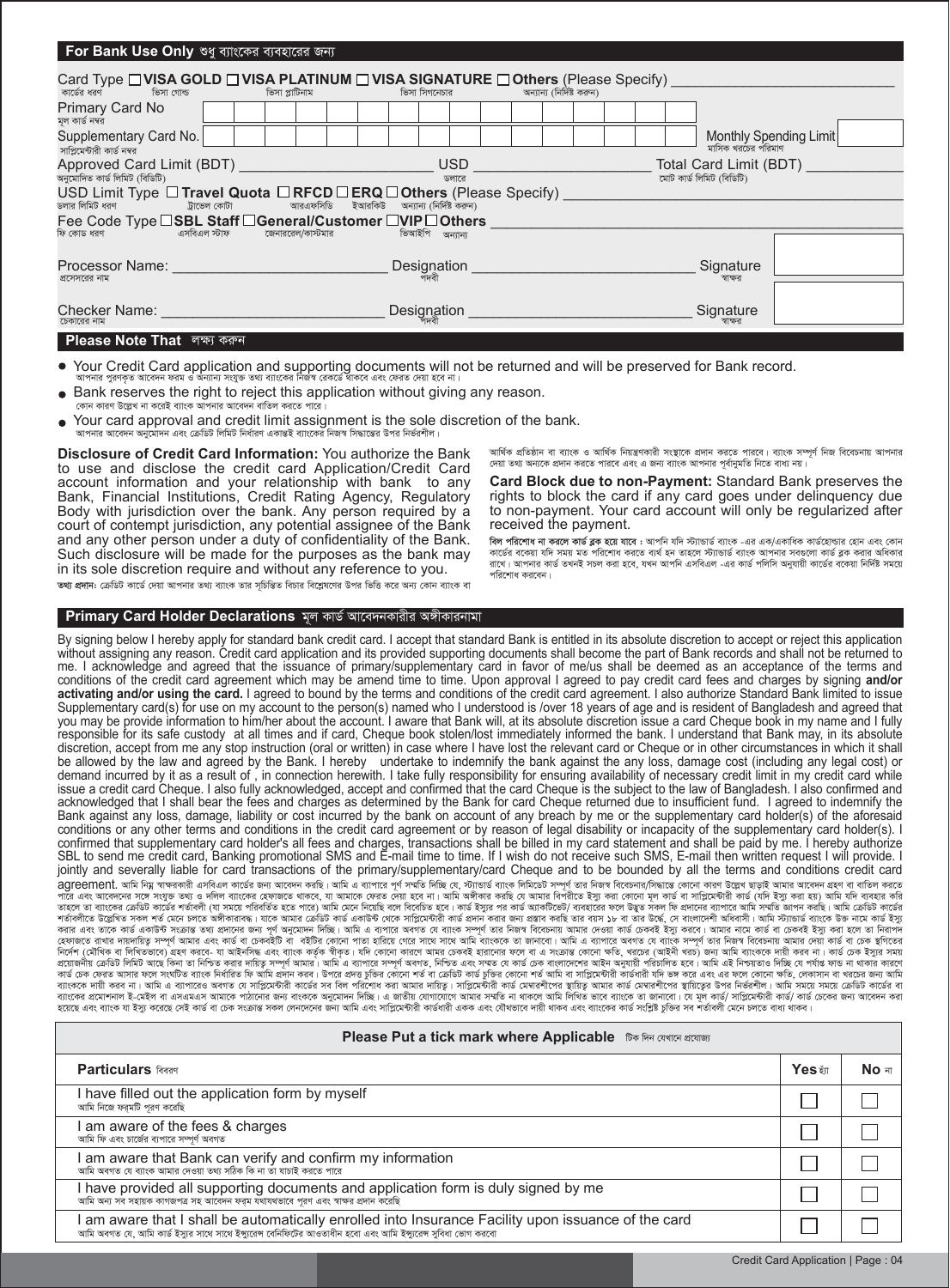| Please Put a tick mark where Applicable $\widehat{b}$ क मिन त्यथात क्षत्राका                                                                                                                                                                     |         |       |  |  |  |
|--------------------------------------------------------------------------------------------------------------------------------------------------------------------------------------------------------------------------------------------------|---------|-------|--|--|--|
| <b>Particulars बिब्बर</b>                                                                                                                                                                                                                        | Yes दंग | No না |  |  |  |
| am confirming that currently I am not defaulter of any financial institution(s)<br>আমি নিশ্চয়তা দিচ্ছি যে, আমি কোন ব্যাংক বা আৰ্থিক প্ৰতিষ্ঠানে ঋণ খেলাপী নই                                                                                    |         |       |  |  |  |
| am aware that the assignment of the credit limit is at the sole discretion of SBL<br>আমি এ ব্যপারে অবগত যে, ক্রেডিট লিমিট নির্ধারণ সম্পূর্ণ এসবিএল- এর নিজস্ব সিদ্ধান্তের বিষয়                                                                  |         |       |  |  |  |
| am aware about all benefits and uses of credit card<br>আমি ক্রেডিট কার্ডের সব সুযোগ সুবিধা ও কার্ড ব্যহারের ব্যপারে সম্পূর্ণ অবগত                                                                                                                |         |       |  |  |  |
| I confirm that I will not share my PIN with any one<br>আমি নিশ্চয়তা দিচ্ছি যে, আমার পিন নম্বর অন্য কারো সাথে শেয়ার করব না                                                                                                                      |         |       |  |  |  |
| I have applied for credit card without any undue influence<br>কোন প্রকার অনুচিত প্রভাব বা প্ররোচনা ছাডাই আমি কার্ডের জন্য আবেদন করেছি                                                                                                            |         |       |  |  |  |
| While card closing or replacing, card shall be handed over to the Bank officials by cutting the card into two pieces<br>কার্ড বাতিল বা পরিবর্তনের সময় কার্ড দায়িতুপ্রাপ্ত ব্যাংক কর্মকর্তার কাছে কার্ডটি আড়াআড়িভাবে কেটে হস্তান্তর করতে হবে। |         |       |  |  |  |
| I have read and understood all the terms and conditions of the credit card<br>আমি ক্ৰেডিট কাৰ্ডের সব শৰ্তাবলী ভালভাবে পডেছি এবং ব্ৰঝেছি                                                                                                          |         |       |  |  |  |

#### $\mathsf{D}\mathsf{occuments}$   $\mathsf{Submitted}$  (Please Tick) যে সৰ কাগজপত্ৰ প্ৰদান করা হয়েছে (টিক দিন)

 **Latest Salary Certificate/ LOI/Pay Slip Valid Copy of Passport/ National ID Latest 3/6/12 month Bank Statement** *সাম্প্র*তিক স্যালারী সার্টিফিকেট/লেটার অব ইনট্রোডাকশন/পে- স্লিপ *ˆea cvm‡cvU©/RvZxq cwiPqc‡Îi Kwc mv*¤úª*wZK 3/6/12 gv‡mi e¨vsK †÷U‡g›U*

□ Valid Copy of TIN Certificate/Tax return copy/IT-88 □ Copy of Memorandum/Article of Association /Certificate of

| বৈধ টিন সাঁটীফকেট/ট্যাক্স রিটাণ কাপ/আইটি-৮৮                                    |                       | মেমোরেন্ডাম/আটকেল অব এসোশিয়েশন/ সাটিফিকেট অব ইনকপোরেশন কাপ |
|--------------------------------------------------------------------------------|-----------------------|-------------------------------------------------------------|
| Incorporation $\Box$ Copy of Trade License $\Box$ Others (Please Mention Here) |                       |                                                             |
| টেড লাইসেন্স কপি                                                               | অন্যান্য (এখানে লিখন) |                                                             |

| authentic and have read, understood all the terms and conditions. I also confirm that the Sales Executive/Concerned Person                                                                                        |  |
|-------------------------------------------------------------------------------------------------------------------------------------------------------------------------------------------------------------------|--|
|                                                                                                                                                                                                                   |  |
| আমি মিঃমিসঃ/মিসেঃ…. নিশ্চয়তা দিছি যে, আমার দেওয়া তথ্য সত্য ও সঠিক এবং আমি সকল শর্তাবলী পত্যন্তি ও বুঝেছি। আমি আরো নিশ্চয়তা দিছি যে, সেলস এক্সিউটিভ/কনসার্ভ পারসন……. আমার কাছে ক্রেডিট কর্ডের সকল বৈশিষ্ট্য এবং |  |

সবিধাবলী ব্যাখা করেছেন।

I understand that if any discrepancy is seen in my credit card statement then I shall notify the bank within 30 days from the statement date, otherwise bank reserves the right to reject any complaint. I acknowledge that activation of my card Cheque Book will constitute binding and conclusive evidence of my confirmation to be bounded by these terms and conditions. I acknowledge that I have not taken any other credit card from any other Bank /Financial institution against the same entitlement/Travel Quota. I declar that TIN Certificate/Number/return copy submitted with this application is provided by me and will fully liable of it's authenticity. I agree and declar that insurance benefit if provided by the insurer, shall be given to my designated nominee and in case I have not provided all nominee related information, SBL holds the right to decide regarding the disbursement of the benefit.

আমি এই ব্যপারে অবগত যে আমার ক্রেডিট কার্ডের স্টেমেন্টে কোও বাইক বিশ কান্দিক করলে আমি স্টেটমেন্টের তারিখ থেকে ৩০দিনের মধ্যে ব্যাংক ভালাবো, না হলে ব্যাংক পরবর্তীতে আমার অভিযোগ প্রত্যাখানের অধিকার রাখে। আমি প্ৰত্যয়ণ করিতেছি যে, আমার কার্ড চেকবই একটিভেট করা হলেই তা উপরের শর্তাবলী আমার শ্বারা স্বীত হলিত করি আমি লিক আমা নিশ্চয়তা দিচ্ছি যে, অনুমোদিত একই ভ্রমণ কোটার বিপরীতে অন্য কোন ব্যাংক বা আর্থিক আর্থিক প্ৰতিষ্ঠান থেকে ক্ৰেডট কাৰ্ড গ্ৰহণ করিন। আমি অঙ্গিকা করি হৈ টিঅইএন সামিকিকে) / নম্বারিটান কপি সংক্রাপ কাই কাগলে সম্পত সমাপতা কৰা হয়েছে তা আমার প্ৰদত এবং কাগজপত্রের যথাৰ্থতা বিষয়ে সকল দায়দায়িত আমার। আমি অঙ্গকার করছি যে, ইস্যুরেস কোম্পানী থেকে প্রদত্ত ইস্যুরেস সুবিধা আমার মনোনীত নমিনিকে দেওয়া হবে এবং নমিনি সংক্রান্ত তথ্য যদি আমি না দিয়ে থাকি তা হলে এসবিএল তার নিজস্ব বিবেচনায় কাকে ইস্যুরেস সুবিধা দে *হ*বে তা নিৰ্ধাৱণ কৱবে।

I declare that the information provided in the application is true and authentic and shall advice you of any changes thereafter. I hereby authorized Standard Bank Limited and the insurance company to verify the information from whatever sources it may consider appropriate.

আমি আরো অঙ্গির করছি যে, আবেদনপত্রে সে সকল তথ্য দেওয়া হয়েছে তা সত্য ও সঠিক এবং তথ্য পরির্বতন করা প্রয়াকে অবগত করে। আমার দেওয়া তথ্য যাচাই করার জন্য ব্যাংক এবং ইন্সুরেঙ্গ মেলানী যথার্থ মনে করে *Ggb †h †Kvb Dr‡m †hvMv‡hvM Kivi Rb¨ c~Y© Aby‡gv`b w`w"Q|*

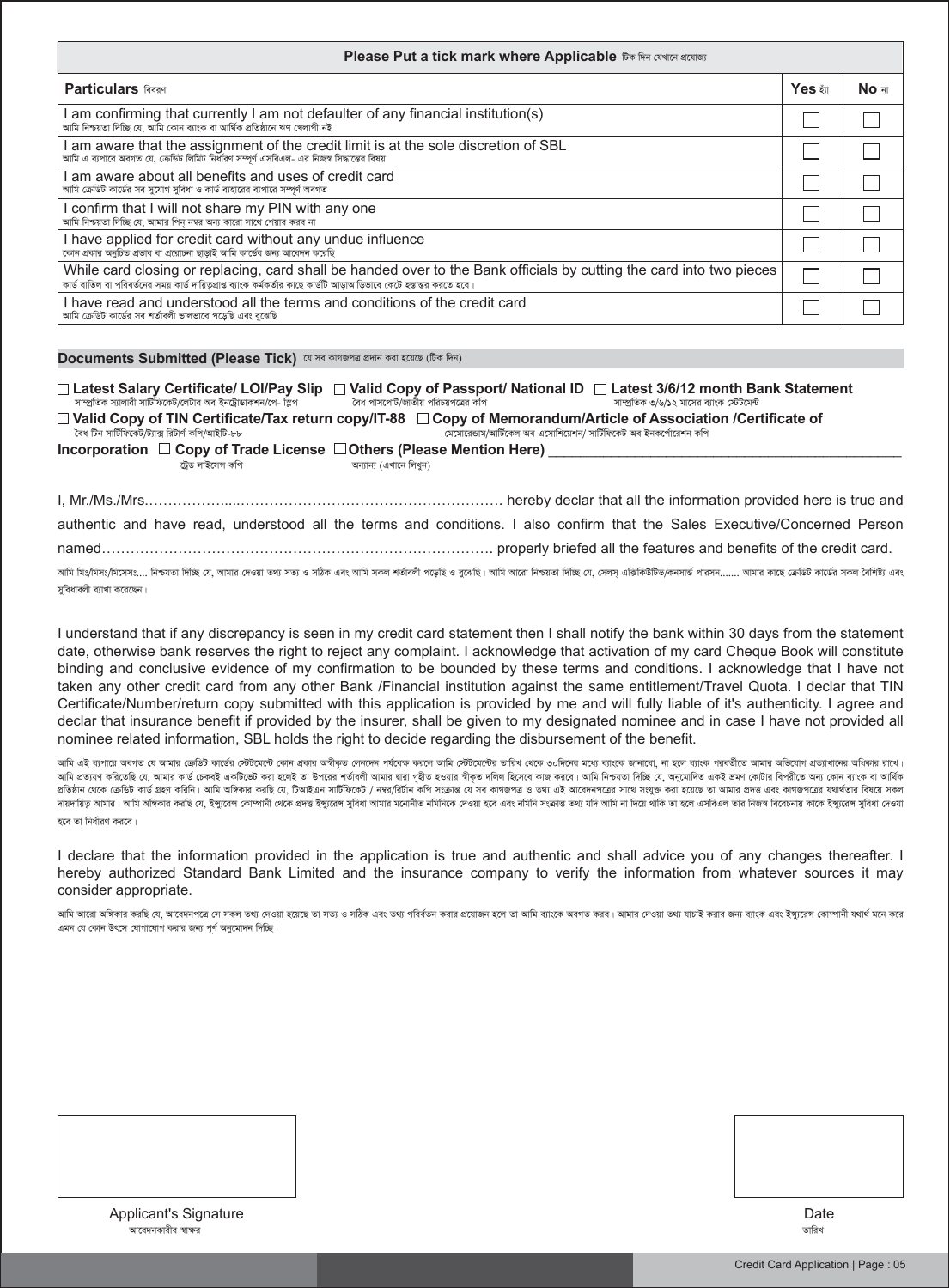## **Credit Card KYC**

|                                                                                                                                     | Name of the Organization <b>container and a series of the Container and Container and Container and Container and Container and Container and Container and Container and Container and Container and Container and Container an</b> |
|-------------------------------------------------------------------------------------------------------------------------------------|--------------------------------------------------------------------------------------------------------------------------------------------------------------------------------------------------------------------------------------|
| <b>Family Information</b>                                                                                                           |                                                                                                                                                                                                                                      |
|                                                                                                                                     |                                                                                                                                                                                                                                      |
|                                                                                                                                     |                                                                                                                                                                                                                                      |
|                                                                                                                                     |                                                                                                                                                                                                                                      |
| Politically exposed person □ Yes □ No                                                                                               |                                                                                                                                                                                                                                      |
| <b>Job Standing-Salaried Person</b>                                                                                                 |                                                                                                                                                                                                                                      |
|                                                                                                                                     |                                                                                                                                                                                                                                      |
|                                                                                                                                     |                                                                                                                                                                                                                                      |
| <b>Business Standing-Self Employed Person</b>                                                                                       |                                                                                                                                                                                                                                      |
|                                                                                                                                     | Nature of Business □ Manufacturing □ Traders□Suppliers □Others (Please mention) ______________________________                                                                                                                       |
|                                                                                                                                     |                                                                                                                                                                                                                                      |
|                                                                                                                                     |                                                                                                                                                                                                                                      |
|                                                                                                                                     |                                                                                                                                                                                                                                      |
|                                                                                                                                     | Total Business experience <b>contract and a series of the contract of the contract of the contract of the contract of the contract of the contract of the contract of the contract of the contract of the contract of the contra</b> |
| <b>Credit Worthiness</b>                                                                                                            |                                                                                                                                                                                                                                      |
| Has Loan or Credit Card(s) with other Bank(s)/financial institution(s) $\Box$ Yes $\Box$ No                                         |                                                                                                                                                                                                                                      |
| If yes, please mention repayment status of the said loans)/ Credit card(s) $\Box$ Regular $\Box$ Partially Regular $\Box$ Irregular |                                                                                                                                                                                                                                      |
| <b>Net worth of the Applicant</b>                                                                                                   |                                                                                                                                                                                                                                      |
|                                                                                                                                     | Residential status $\Box$ Rented $\Box$ Owned $\Box$ Permanent $\Box$ Company provided $\Box$ Others (Please mention) _____________________                                                                                          |
|                                                                                                                                     | Whether owned landed/residential property $\Box$ Yes $\Box$ No. If yes then total value of property (BDT) $\Box$                                                                                                                     |
|                                                                                                                                     |                                                                                                                                                                                                                                      |
|                                                                                                                                     | And Model Number <b>And Model Number</b> 2004 Contract to the Contract of the Contract of the Contract of the Contract of the Contract of the Contract of the Contract of the Contract of the Contract of the Contract of the Contr  |
|                                                                                                                                     |                                                                                                                                                                                                                                      |
| <b>Social Standing</b>                                                                                                              |                                                                                                                                                                                                                                      |
|                                                                                                                                     |                                                                                                                                                                                                                                      |
|                                                                                                                                     | <b>Annual foreign travelling frequency</b> □ Less than 3 times □ More than 3 times imes                                                                                                                                              |

 $\Box$  Not applicable

\_\_\_\_\_\_\_\_\_\_\_\_\_\_\_\_\_\_\_\_\_\_\_\_ Name & Designation Sales Manager/ Br. Manager/Deputy Manager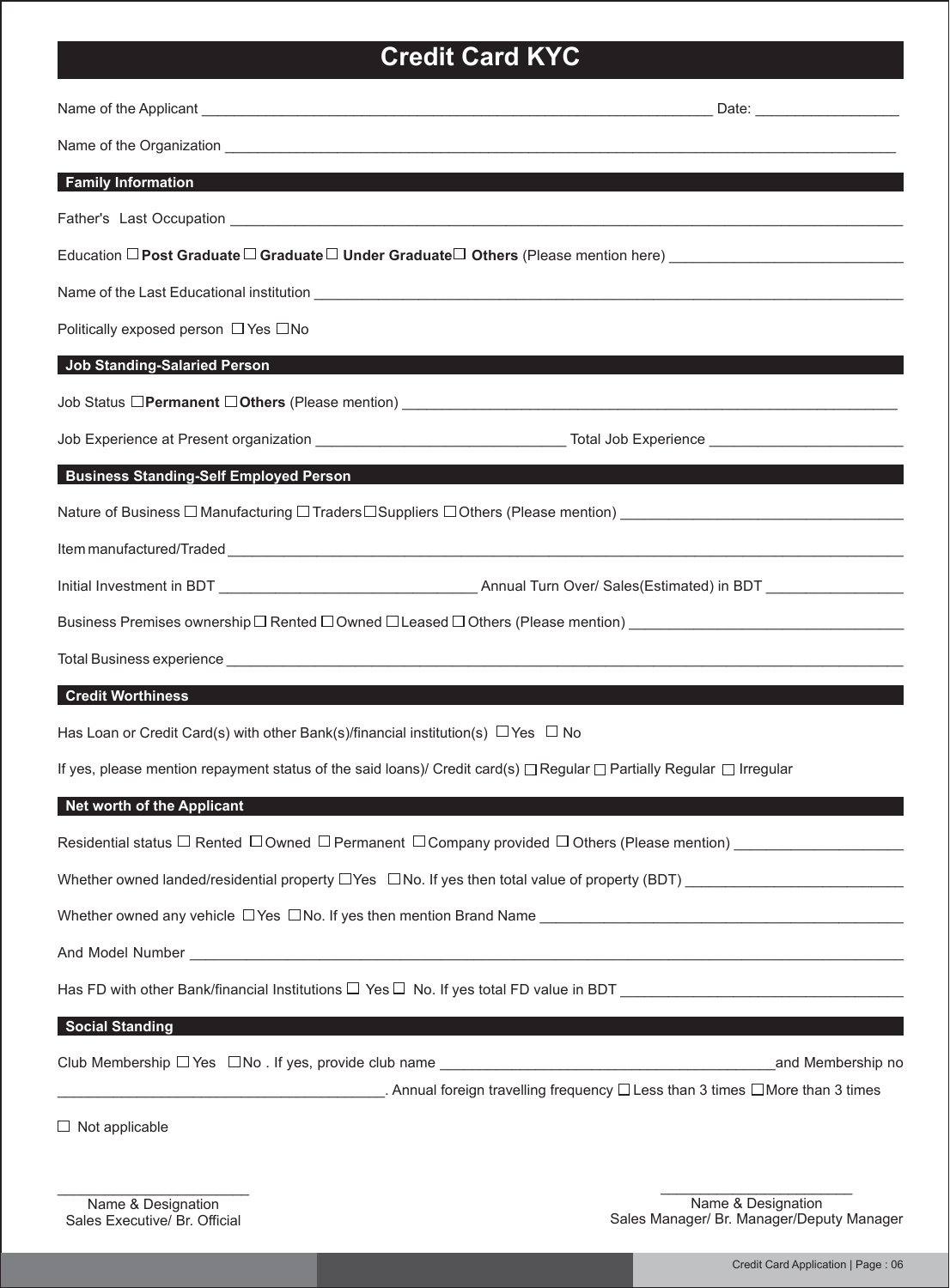## **Letter of Continuity**

Date:

Adhesive Stamp

The Head of Cards **Standard Bank Limited** Islam Chamber (11th Floor) 125/A, Motijheel C/A, Dhaka-1000.

Dear Sir/Madam,

I/We enclose a demand promissory note for \_\_\_\_\_\_\_\_\_\_\_\_\_\_\_\_\_\_\_\_\_\_\_\_\_\_ signed by me/us which is given as security for the repayment of any overdraft/cash credit which is at present outstanding in my/our name or in the name of either of us and also for the repayment of any overdraft /cash to the extent of

which I/We owe or either of us may avail of hereafter and the said promissory note is to be a security to you for the repayment of the ultimate balance amount remaining unpaid on the overdraft/cash credit account and I/We am/are to remain liable on the said promissory note notwithstanding the fact that by payments made into the said overdraft /cash credit amount from time to time the said overdraft/cash credit account may from time to time be reduced or extinguished or even that the balance in the said account may be at credit.

Although the said overdraft/ cash credit account is in the name of \_\_\_\_\_\_\_\_\_\_\_\_\_\_\_\_\_\_\_\_\_\_\_\_\_\_\_\_\_\_\_\_\_\_\_\_\_\_\_\_\_\_\_\_\_\_\_\_\_\_\_\_\_

and will be operated upon only be the said **and solution** and will be liable jointly and  $\alpha$  all of us shall be liable jointly and

severally as aforesaid.

Sincerely Yours,



Cardholder's Name Cardholder's Signature

## **Demand Promissory Note**

| Place: <u>____</u>                                                                                                                                           | <b>TK.</b> The contract of the contract of the contract of the contract of the contract of the contract of the contract of the contract of the contract of the contract of the contract of the contract of the contract of the cont |
|--------------------------------------------------------------------------------------------------------------------------------------------------------------|-------------------------------------------------------------------------------------------------------------------------------------------------------------------------------------------------------------------------------------|
| I/We promise to pay on demand to the Standard Bank Limited or order the sum of BDT _______________________(amount in words)                                  |                                                                                                                                                                                                                                     |
| for value received with interest thereon at the rate of ________% per annum with monthly rates, or at such rate as may be fixed by<br>Standard Bank Limited. |                                                                                                                                                                                                                                     |
| Cardholder's Name                                                                                                                                            | Cardholder's Signature                                                                                                                                                                                                              |
|                                                                                                                                                              | Credit Card Application   Page: 07                                                                                                                                                                                                  |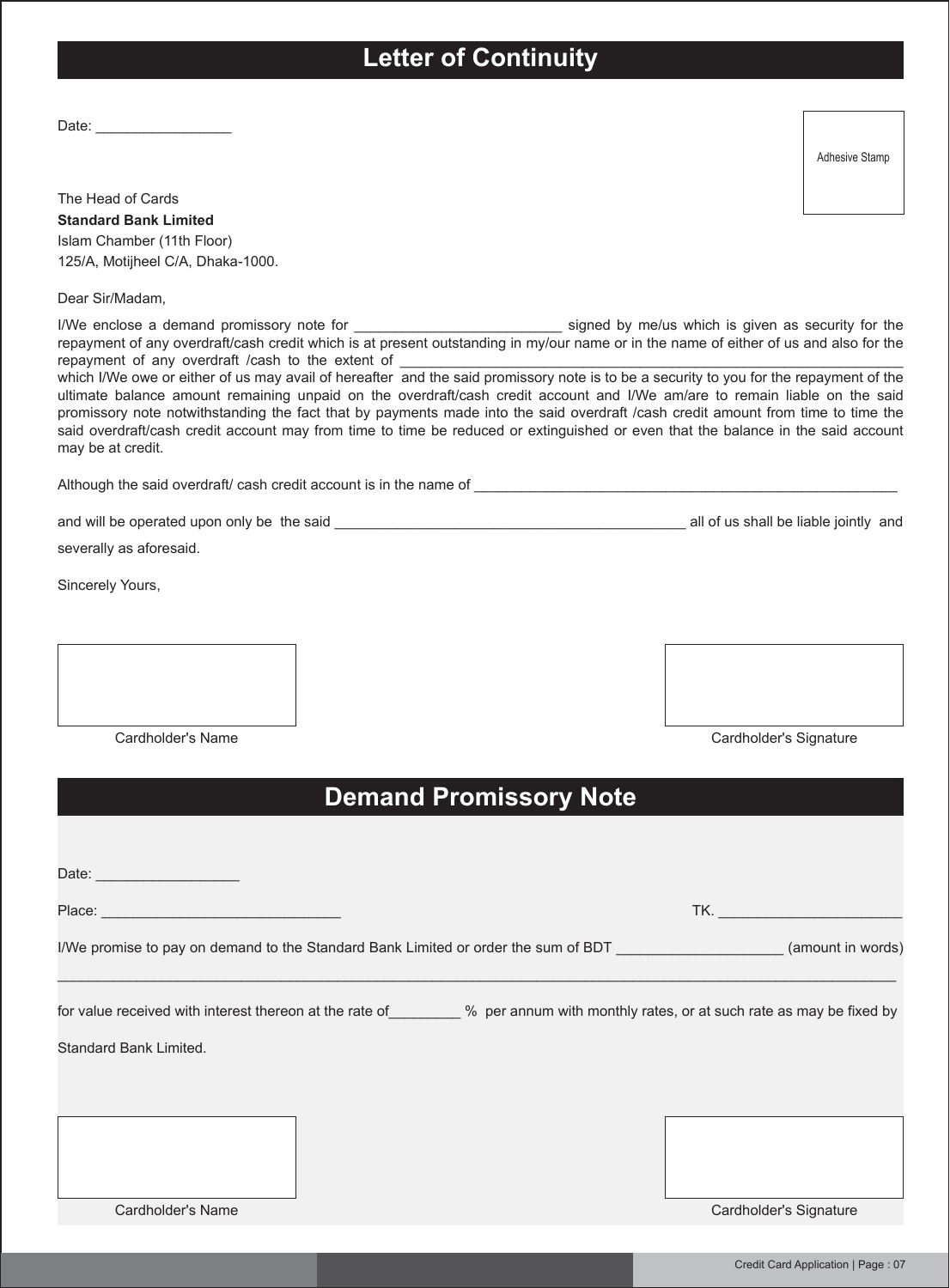## **Online CIB Inquiry- Individual/ Institution**

| <b>Amount of Credit Limit Applied for:</b><br><b>Amount in words</b><br><b>Nature of Business</b><br>Type of Credit Facility Applied for :                                                                                                 | Please put a Tick:<br>New Card<br><b>Renewal Card</b><br><b>Existing Card</b><br>Enhancement<br>Other |
|--------------------------------------------------------------------------------------------------------------------------------------------------------------------------------------------------------------------------------------------|-------------------------------------------------------------------------------------------------------|
| 1)                                                                                                                                                                                                                                         |                                                                                                       |
| Name of the Branch <b>Constantine Construction</b><br>2)                                                                                                                                                                                   |                                                                                                       |
| Name of the District <u>example and the set of the District of the Set of the District of the Set of the Set of the Set of the Set of the Set of the Set of the Set of the Set of the Set of the Set of the Set of the Set of th</u><br>3) |                                                                                                       |
| 4)                                                                                                                                                                                                                                         |                                                                                                       |
| 5)                                                                                                                                                                                                                                         |                                                                                                       |
| Borrower Code (If Applicable) <b>All Accords</b> 2014 12:00 Applicable 2014 12:00 Applicable 2014 12:00 Applicable 20<br>6)                                                                                                                |                                                                                                       |
| 7)                                                                                                                                                                                                                                         |                                                                                                       |
| 8)                                                                                                                                                                                                                                         |                                                                                                       |
| 9)<br>Father's Name experience and the set of the set of the set of the set of the set of the set of the set of the set of the set of the set of the set of the set of the set of the set of the set of the set of the set of the se       |                                                                                                       |
| Mother's Name Lawrence and the second state of the second state and the second state of the second state and state and state and state and state and state and state and state and state and state and state and state and sta<br>10)      |                                                                                                       |
| Spouse's Name (If Applicable) expression of the state of the state of the state of the state of the state of the state of the state of the state of the state of the state of the state of the state of the state of the state<br>11)      |                                                                                                       |
| 12) Address:                                                                                                                                                                                                                               |                                                                                                       |
| (a) Present experience and the set of the set of the set of the set of the set of the set of the set of the set of the set of the set of the set of the set of the set of the set of the set of the set of the set of the set              |                                                                                                       |
| $(b)$ Permanent $\qquad \qquad$                                                                                                                                                                                                            |                                                                                                       |
|                                                                                                                                                                                                                                            |                                                                                                       |
| 13) Contact Number <b>Contact Number Contact Number Contact Number Contact Number Contact Number Contact Number</b>                                                                                                                        |                                                                                                       |
| والمساحي والمتحاول والمستحيل والمستحيل والمستحي والمستحيل والمتحدث والمتحدث والمتحدث والمتحدث والمتحدث والمتحدث                                                                                                                            |                                                                                                       |

To the best of our knowledge the above mentioned borrower obtained the credit facilities from the different banks/financial institutions as mentioned below:

| Name of the Institution | <b>Branch Name</b> | <b>District Name</b> |
|-------------------------|--------------------|----------------------|
|                         |                    |                      |
|                         |                    |                      |
|                         |                    |                      |

Signature & Seal of Head of the Branch / Manager

Name

Contact Number \_\_\_\_\_\_\_\_\_\_\_\_\_\_\_\_\_\_\_\_\_\_\_\_\_\_

Please note that suppressing or distortion of any information (related to borrower/owner) by the banks/financial institutions is punishable offense under **Bangladesh Bank order 1972.Chapter IV Art.48**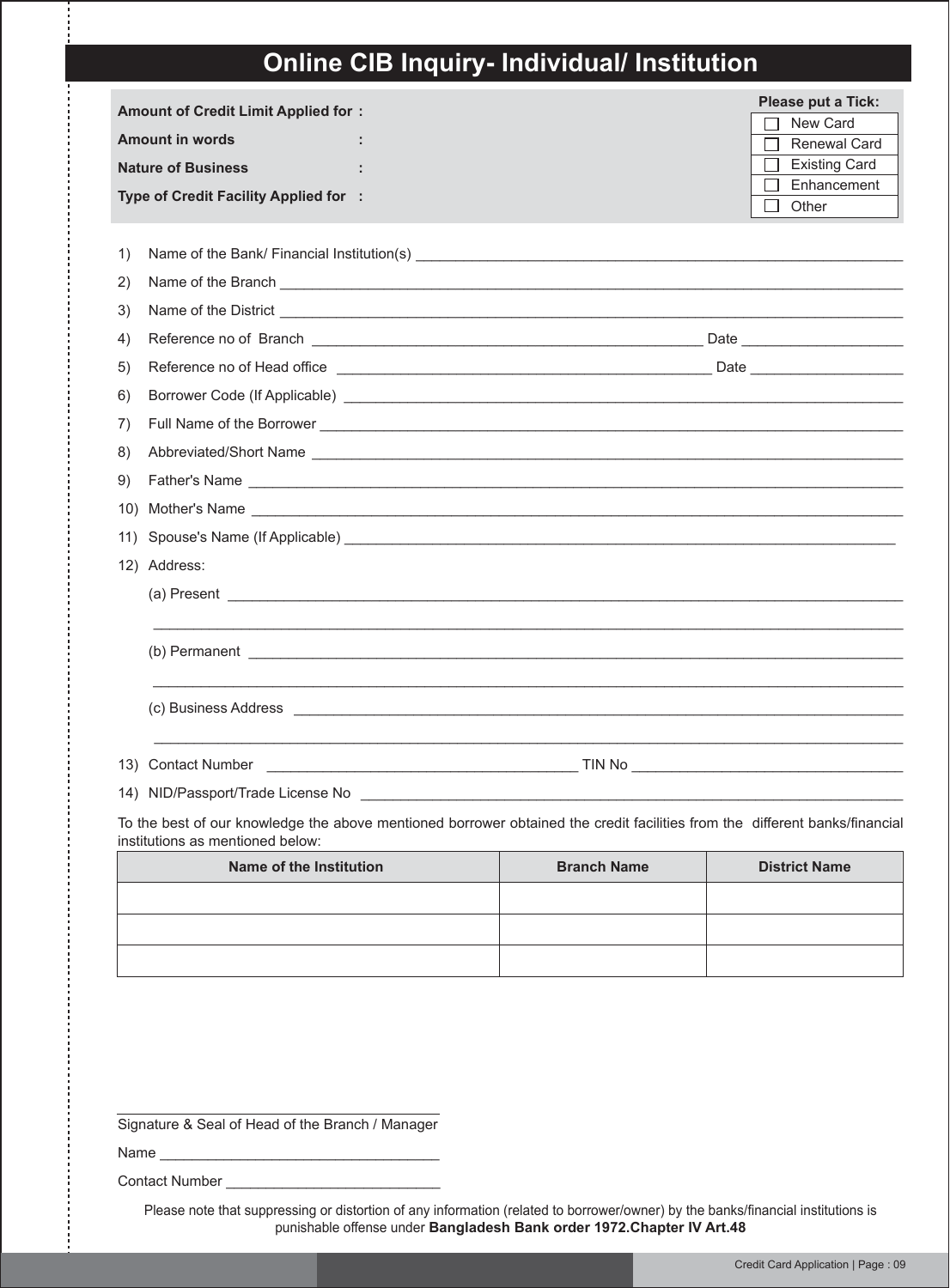## **Letter of Undertaking (Annexure-KA)**

| The Head of Cards<br><b>Standard Bank Limited</b><br>Islam Chamber (11th Floor)<br>125/A, Motijheel C/A, Dhaka- 1000.                                                                                                                                                                                                                                                                                                                                                                                                                 |  |
|---------------------------------------------------------------------------------------------------------------------------------------------------------------------------------------------------------------------------------------------------------------------------------------------------------------------------------------------------------------------------------------------------------------------------------------------------------------------------------------------------------------------------------------|--|
| Submission of information on Individual/Ownership of borrowing concerns                                                                                                                                                                                                                                                                                                                                                                                                                                                               |  |
| Dear Sir/Madam.                                                                                                                                                                                                                                                                                                                                                                                                                                                                                                                       |  |
| am proprietor/partner/shareholder / member of the and the state of the and the state of the state of the state of the                                                                                                                                                                                                                                                                                                                                                                                                                 |  |
| trustee board/Director/Managing Director/Chairman of (name of the borrowing organization)                                                                                                                                                                                                                                                                                                                                                                                                                                             |  |
|                                                                                                                                                                                                                                                                                                                                                                                                                                                                                                                                       |  |
|                                                                                                                                                                                                                                                                                                                                                                                                                                                                                                                                       |  |
| Spouse's Name (If applicable) <b>And American Contract Contract Contract Contract Contract Contract Contract Contract Contract Contract Contract Contract Contract Contract Contract Contract Contract Contract Contract Contrac</b>                                                                                                                                                                                                                                                                                                  |  |
|                                                                                                                                                                                                                                                                                                                                                                                                                                                                                                                                       |  |
|                                                                                                                                                                                                                                                                                                                                                                                                                                                                                                                                       |  |
|                                                                                                                                                                                                                                                                                                                                                                                                                                                                                                                                       |  |
| organization. In addition to the above organization, I enclosed herewith a list of organizations which is /are being run in my<br>name/ownership/directorship/concern. If any organization is found in my name/under my ownership/directorship other than the<br>under mentioned organization, I shall be legally convicted for falsification of information. The authority shall have every right to<br>take any step against me for concealment of the fact and I shall be legally bound to abide by the decision of the authority. |  |

| <b>SL</b> | Name of the  | <b>Permanent Address</b> | <b>Business Address</b> | Is the Organization Availing any Credit Facility |                       |           |
|-----------|--------------|--------------------------|-------------------------|--------------------------------------------------|-----------------------|-----------|
| No.       | Organization |                          |                         | <b>Yes</b>                                       |                       | <b>No</b> |
|           |              |                          |                         | <b>Bank Name/Financial</b><br>Institution        | Name of<br>the Branch |           |
|           |              |                          |                         |                                                  |                       |           |
|           |              |                          |                         |                                                  |                       |           |

If any of the above mentioned information is changed, I will be bound to inform the change within **02 weeks** of the change otherwise the authority will be able to take legal action against me.

Applicant's Signature \_\_\_\_\_\_\_\_\_\_\_\_\_\_\_\_\_\_\_\_\_\_\_\_\_\_\_\_\_\_\_\_\_\_\_\_\_\_\_\_\_\_\_\_\_\_\_\_\_\_\_\_ Name of the Applicant \_\_\_\_\_\_\_\_\_\_\_\_\_\_\_\_\_\_\_\_\_\_\_\_\_\_\_\_\_\_\_\_\_\_\_\_\_\_\_\_\_\_\_\_\_\_\_\_\_\_ Name of the borrowing Organization \_\_\_\_\_\_\_\_\_\_\_\_\_\_\_\_\_\_\_\_\_\_\_\_\_\_\_\_\_\_\_\_\_\_\_\_\_\_\_

> \_\_\_\_\_\_\_\_\_\_\_\_\_\_\_\_\_\_\_\_\_\_\_\_\_\_\_\_\_\_\_\_ Signature, name and Seal of certifying bank official with date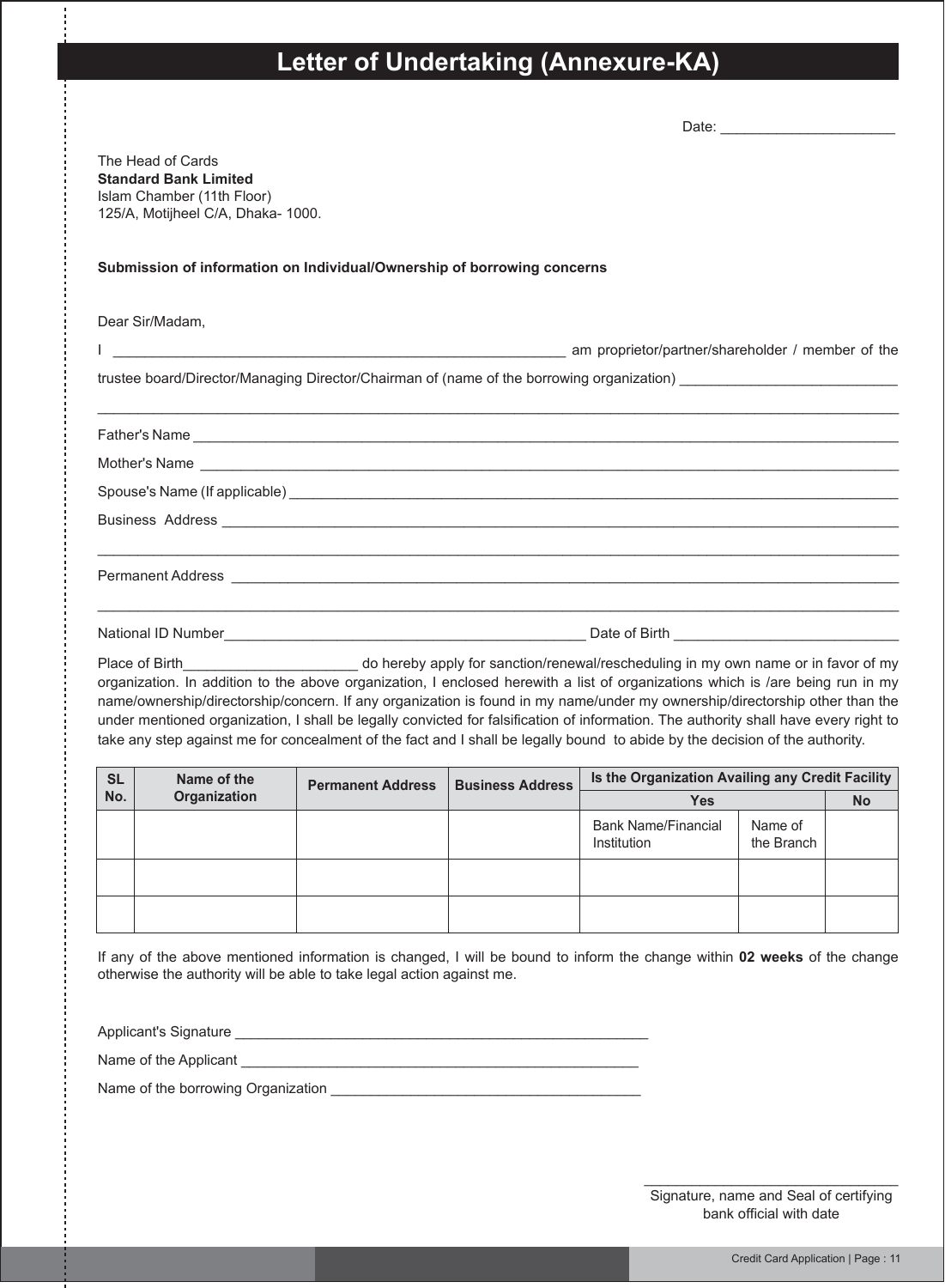## **Authorization Letter-For Bank Statement Verification**

| The Manager,                             |                                                                                                                            |  |
|------------------------------------------|----------------------------------------------------------------------------------------------------------------------------|--|
| <b>Mark Limited</b> Bank Limited         |                                                                                                                            |  |
| Branch                                   |                                                                                                                            |  |
| Dear Sir/Madam,                          |                                                                                                                            |  |
|                                          | I/We, the undersigned accountholder of your Bank do hereby delegated the authority of Standard Bank Limited or its         |  |
|                                          |                                                                                                                            |  |
|                                          |                                                                                                                            |  |
|                                          |                                                                                                                            |  |
| Statement verification charges (If any). |                                                                                                                            |  |
|                                          |                                                                                                                            |  |
| <b>Sincerely Yours</b>                   |                                                                                                                            |  |
|                                          |                                                                                                                            |  |
|                                          |                                                                                                                            |  |
| Signature of the Customer                |                                                                                                                            |  |
| Name & Contact Number:                   |                                                                                                                            |  |
| A/C number :                             |                                                                                                                            |  |
|                                          |                                                                                                                            |  |
|                                          |                                                                                                                            |  |
|                                          |                                                                                                                            |  |
|                                          |                                                                                                                            |  |
|                                          | <b>Request For Bank Statement</b>                                                                                          |  |
|                                          |                                                                                                                            |  |
| The Manager,                             |                                                                                                                            |  |
| Bank Limited                             |                                                                                                                            |  |
| Branch                                   |                                                                                                                            |  |
|                                          |                                                                                                                            |  |
| Account Number                           | <u> 1980 - Jan Stein Stein Stein Stein Stein Stein Stein Stein Stein Stein Stein Stein Stein Stein Stein Stein S</u>       |  |
|                                          |                                                                                                                            |  |
| Dear Sir/Madam,                          |                                                                                                                            |  |
|                                          | I/We, maintain the following account with your Bank. Please arrange to issue a Bank Statement of the above account for the |  |
|                                          | period____________ to till date. If any charges will be applicable, then please deduct from my above account.              |  |
| <b>Sincerely Yours</b>                   |                                                                                                                            |  |
|                                          |                                                                                                                            |  |
|                                          |                                                                                                                            |  |
| Signature of the Customer                |                                                                                                                            |  |
|                                          |                                                                                                                            |  |
| <b>Letter of Authorization</b>           |                                                                                                                            |  |
|                                          |                                                                                                                            |  |
| attested below.                          |                                                                                                                            |  |

Signature of the Customer Signature of the Authorized Person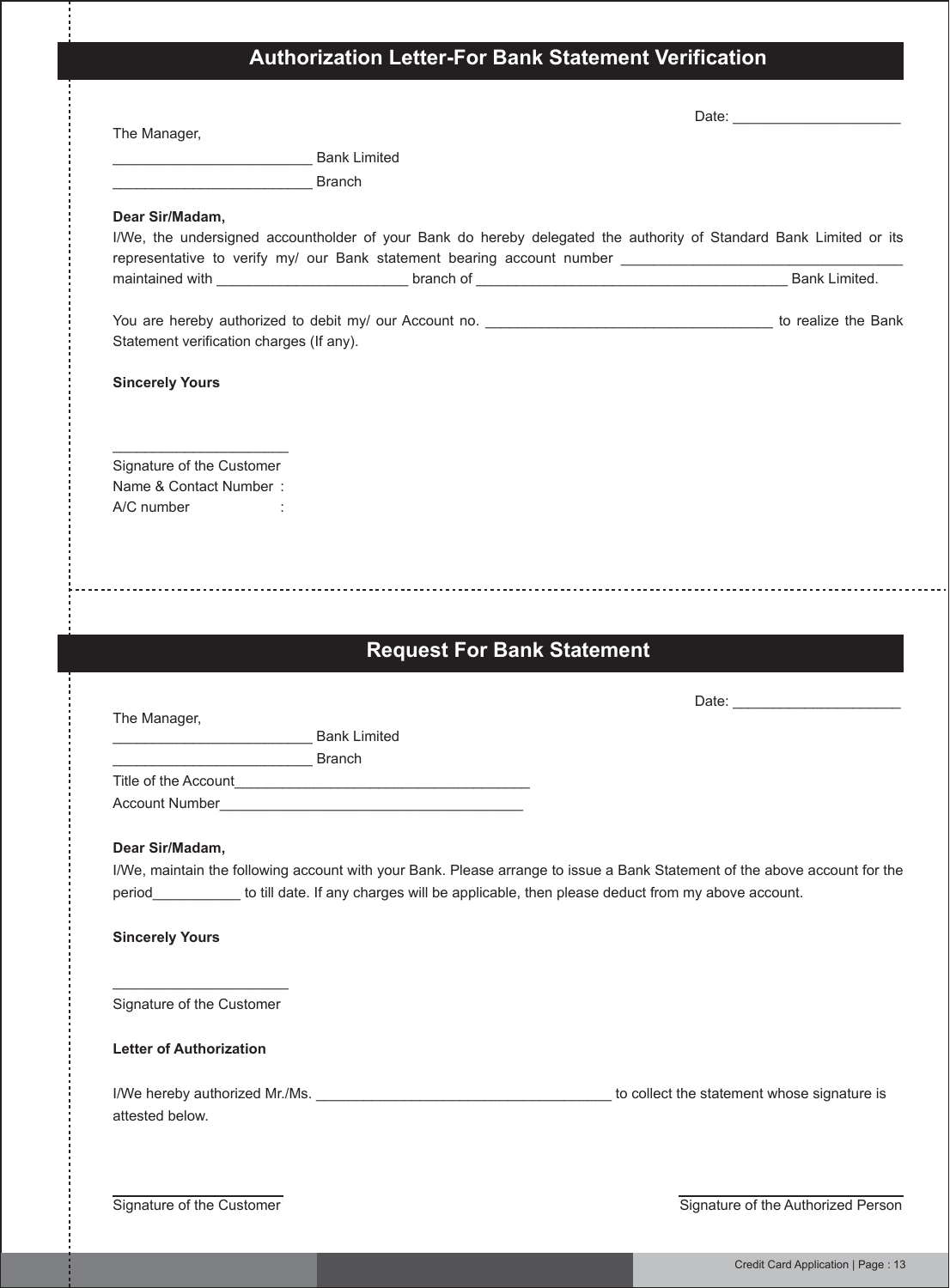### **Required Documents**

#### **Mandatory Documents**

- Copy of Valid National ID/ Passport/ Driving License (locally issued).
- Copy of Valid Personal TIN/ Tax return acknowledgement slip not more than 2 years old.
- Original Letter of Introduction/ Pay slip/Salary Certificate and bank statement not older than 1 month.  $\blacksquare$
- Undated Cheque (UDC) signed by the applicant (Businessmen only). Ū
- Completed CIB undertaking. п
- Business Card (Preferable) and copy of Office ID (Preferable).  $\blacksquare$
- Recent two passport size photographs with clear visibility duly signed by applicant & attested by source. Ē.
- All photocopy documents must be attested by the source & signed by the card applicant. Ē

#### **Additional Documents**

- **a) Salaried Person:**
- Original Letter of Introduction/ Salary Certificate/ Pay-slip containing all required information & duly signed by authorized person of the company with Full Name, Designation & Department.
- Latest 3/6/12 months bank statement where monthly salary reflection exists.

#### **b) Sole Proprietorship Business:**

- Latest 6/12 months bank statement of business and personal account.
- **Copy of Trade License proving 2 years of business existence accompanied by renewal copy.**

#### **C) Partnership Business:**

- Latest 6/12 months bank statement of business and personal account.
- Copy of Partnership Deed (duly registered/ notarized).
- Copy of Trade License proving 2 years of business existence accompanied by renewal copy.

#### **D) Director of Private Limited Company:**

- Latest 6/12 months bank statement of business and personal account.
- Copy of Memorandum & Articles of Association.
- Copy of Certificate of Incorporation.
- Copy of latest Schedule-10.

#### **E) Self-Employed Professionals:**

- Latest 6/12 months bank statement of personal account.
- Valid copy of BMDC registration certificate for Doctors.
- Valid copy for Permission of Practice for Engineers, and Consultants from Appropriate Authority

#### **F) Landlord/Landlady:**

- Latest 6/12 months bank statement of personal account containing rent reflection (40% rent reflection for residence and 100% for commercial rent income).
- Copy of valid Land Ownership document (Holding Tax Receipt or any Govt. utility bill- Electricity/ Gas/ WASA).
- Copy of valid Rent Agreement / Rent Deed of Agreement.

#### **G) Lien Card/Secured Card:**

- Forwarding letter form concerned branch confirming security is already under Lien in the system.
- FDR: Minimum FDR amount should be BDT 50,000. Cardholder must authorize bank to issue credit card against his/her FD advice and concerned bank officer marked as Lien in core banking system so that the cardholder is not allowed to encash FD advice without concern of the Card Division.
- DPS: Minimum DPS amount should be BDT 50,000. DPS receipt to be handed over to Bank and DPS age should be at least 1
- vear.
- CC (Hypo & Pledge) loan holder can avail credit card facilities but their last 1 year repayment history must be in regular status. Approved Credit limit must be backed by sufficient security/mortgage which will ensure Branch manager as well as credit analyst.

#### **H) RFCD Account Documentations**

Forwarding letter from concerned branch confirming security is already under Lien in the system.